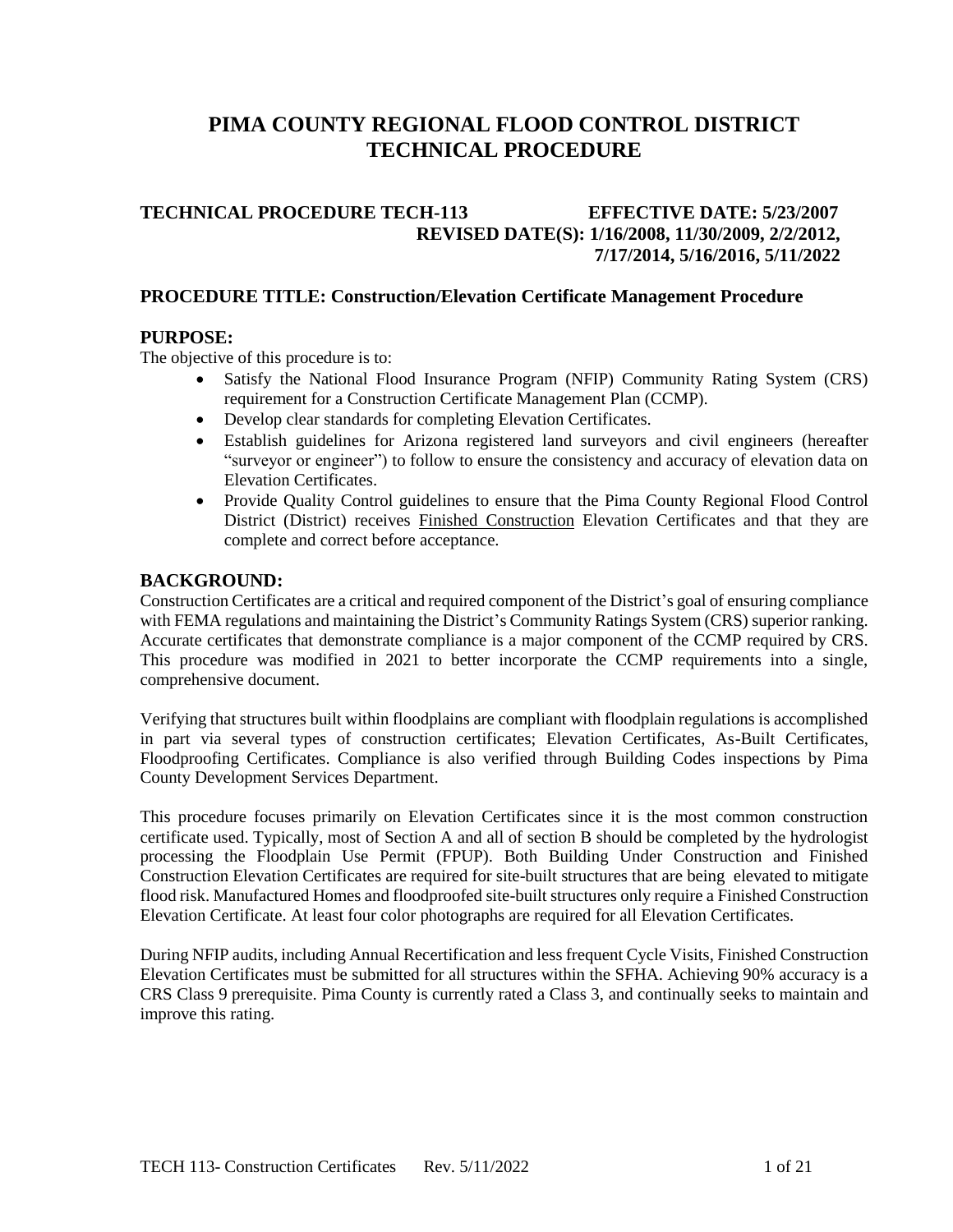# **Table of Contents**

|                | 1.1                                                                                                 |  |
|----------------|-----------------------------------------------------------------------------------------------------|--|
|                | Coordination with Pima County Development Services/Building Codes3<br>1.2                           |  |
|                | 1.3                                                                                                 |  |
|                | 1.4                                                                                                 |  |
|                | 1.4.1                                                                                               |  |
|                | 1.4.2                                                                                               |  |
|                | 1.4.3                                                                                               |  |
|                | 1.5                                                                                                 |  |
|                | 1.5.1                                                                                               |  |
|                | 1.5.2                                                                                               |  |
| 2              |                                                                                                     |  |
|                | 2.1                                                                                                 |  |
|                | 2.2                                                                                                 |  |
|                | 2.3                                                                                                 |  |
|                | 2.4                                                                                                 |  |
|                | 2.4.1                                                                                               |  |
|                | 2.4.2                                                                                               |  |
|                | 2.4.3                                                                                               |  |
|                | 2.5                                                                                                 |  |
|                | 2.6                                                                                                 |  |
| 3              |                                                                                                     |  |
|                | 3.1                                                                                                 |  |
|                | 3.2                                                                                                 |  |
|                | 3.3                                                                                                 |  |
|                | 3.4                                                                                                 |  |
|                | 3.4.1                                                                                               |  |
|                | 3.4.2                                                                                               |  |
|                | 3.4.3                                                                                               |  |
| $\overline{4}$ |                                                                                                     |  |
|                | 4.1                                                                                                 |  |
|                | 4.2                                                                                                 |  |
|                | Completing Elevation Certificate Section C (to be Completed by Surveyor or Engineer) 14<br>4.3      |  |
|                | Completing Elevation Certificate Section C for Manufactured Homes 15<br>4.3.1                       |  |
|                | 4.3.2 Completing Elevation Certificate Section C for Site Built Structures16                        |  |
|                | Completing Section C for Building Under Construction Elevation Certificate (Site-Built<br>4.3.3     |  |
|                | Structure)16                                                                                        |  |
|                | Completing Elevation Certificate Section C for Finished Construction Elevation Certificate<br>4.3.4 |  |
|                |                                                                                                     |  |
|                | 4.4                                                                                                 |  |
| 5              |                                                                                                     |  |
| 6              |                                                                                                     |  |
| $\tau$         |                                                                                                     |  |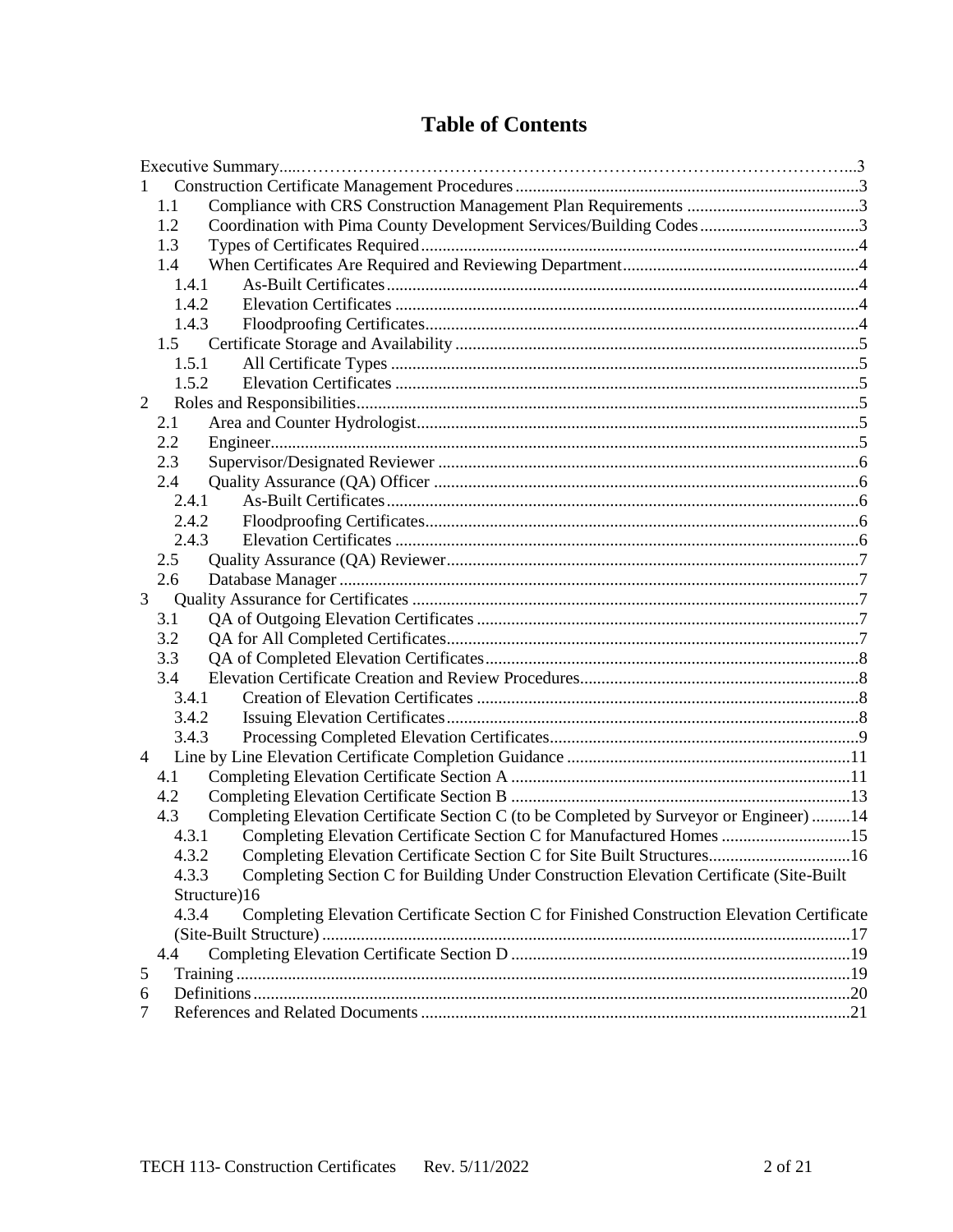### **PROCEDURE:**

# <span id="page-2-0"></span>**1 Construction Certificate Management Procedures**

With respect to Elevation Certificates, this procedure applies to Elevation Certificate Form 086-0-33, July 2015 and O.M.B No. 1660-0008, which expires November 30, 2022. This procedure applies to any future addition of the Elevation Certificate unless changes are made to the form and/or the CRS Manual that necessitate a revision of the procedure.

As-Built Certificates shall be on a form provided by the District and include reference to a sealed plan set.

Floodproofing Certificates must be completed on the current effective FEMA form.

### <span id="page-2-1"></span>**1.1 Compliance with CRS Construction Management Plan Requirements**

This procedure includes all credit criteria for the CRS Construction Management Plan. Each credit criteria and its location in this procedure is detailed below:

- a) Description of what types of construction certificates are required is found in section [1.3.](#page-3-0)
- b) Description of when construction certificates are required is found in section [1.4.](#page-3-1)
- c) Description of what department collects certificates is found in section [1.4.](#page-3-1)
- d) Description of what department reviews certificates is found in section [1.4.](#page-3-1)
- e) Description of how certificates are corrected is found in section [3.](#page-6-2)
- f) Description of how and where the certificates are maintained is found in section [1.5.](#page-4-0)
- g) Description of how certificates are made available to inquirers is found in section [1.5.](#page-4-0)
- h) The District requires certificates for development outside the SFHA and this procedure applies equally to certificates both inside and outside the SFHA.

## <span id="page-2-2"></span>**1.2 Coordination with Pima County Development Services/Building Codes**

Within unincorporated Pima County, regulation and certifications of construction within floodplains is a joint effort between Pima County Development Services Department (DSD) and Pima County Regional Flood Control District (District). DSD issues Building Permits, while the District issues Floodplain Use Permits (FPUP) that largely rely on the Building Permits process to ensure FPUP conditions are met.

As-Built, Elevation, and Floodproofing Certificates are used by the District to ensure compliance with elevation and other flood risk mitigation requirements of the FPUP. DSD's inspection process ensures that other aspects of the building, such as materials used in construction, location of the improvement on the property, etc. are consistent with the conditions of the approved permits. DSDs role is as follows:

- 1. When a building permit application is submitted, identify whether the proposed improvement is in a floodplain (including Special Flood Hazard Areas and Other Flood Areas as designated on Flood Insurance Rate Maps as well as in locally identified flood and erosion hazard areas) and send the permit to the District for review to ensure conformance with the Floodplain Management Ordinance (Ordinance) and approval.
- 2. Provide mechanisms through the County permitting software to place holds on inspections to ensure that the District receives As-Built, Elevation, and/or Floodproofing Certificates, as necessary and at the appropriate time during the construction process.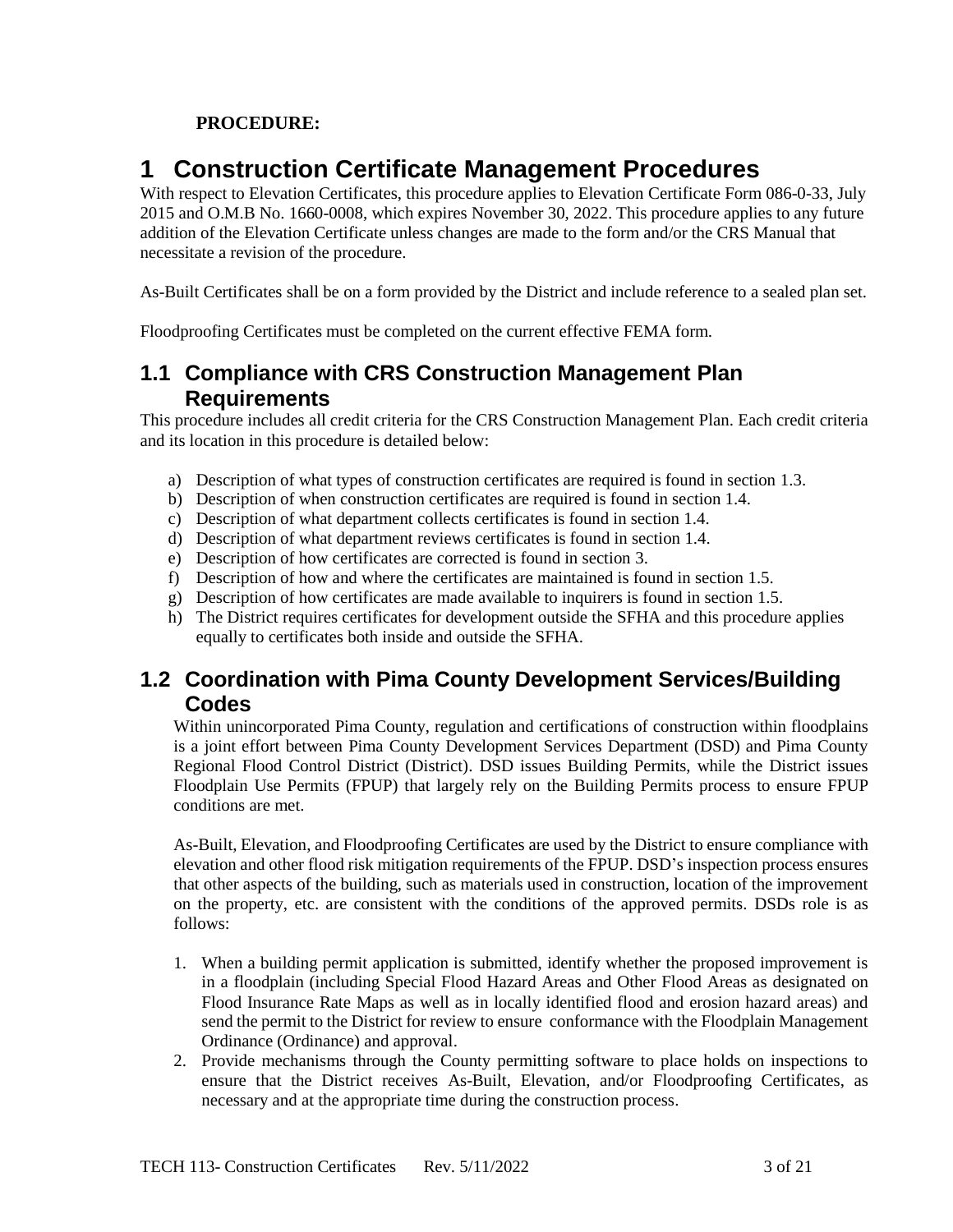3. Inspect aspects of construction that are not addressed on As-Built, Elevation, and/or Floodproofing Certificates.

Inspection holds are placed by the District on Building Permits for Elevation Certificates, Floodproofing Certificates and As-Built Certificates as appropriate depending on the project.

## <span id="page-3-0"></span>**1.3 Types of Certificates Required**

As appropriate, the District requires As-built Certificates, Floodproofing Certificates and Elevation Certificates (which may also include engineered flood opening certificates) for compliance with the conditions of the FPUP.

# <span id="page-3-1"></span>**1.4 When Certificates Are Required and Reviewing Department**

#### <span id="page-3-2"></span>**1.4.1 As-Built Certificates**

As Built Certificates are required to be submitted to and reviewed by the District when there are aspects of new construction that are designed by an Engineer and the engineered component of the development will not be inspected by DSD building inspectors or when the complexity of the design warrants the engineer of record certifying that the improvements were completed as designed. Examples include fill pad erosion protection, foundation stem walls, or piers.

### <span id="page-3-3"></span>**1.4.2 Elevation Certificates**

For new construction that is elevated at/above the Regulatory Flood Elevation (RFE), the applicant is required to submit a Building Under Construction Elevation Certificate prior to pouring the floor slab and a Finished Construction Elevation Certificate prior to the final inspection of the structure by DSD staff. District staff receive (collect), review and approve these certificates prior to the release of these inspection holds. Structures that are wet floodproofed (not elevated to the RFE) only require a Finished Construction Elevation Certificate since the necessary flood protection measures are not in place at the time of the pouring of the floor slab.

For structures that are constructed on hill slopes, it is possible to step the finished floor of the structure down the slope. Under this circumstance, more than one Elevation Certificate will be necessary to show that the lowest finished floor of each level is at or above the Regulatory Flood Elevation (RFE) at the upstream point of that portion of the structure. A detailed drawing that is sealed by the surveyor or engineer must accompany the Elevation Certificates that clearly demonstrates the structure is constructed in compliance with the requirement that each level be at or above the RFE for the respective level of the structure.

Engineered flood opening certificates are reviewed and approved by the District along with Elevation Certificates.

At the discretion of the District, to address freeboard issues, Elevation Certificates may be required for structures immediately adjacent to the floodplain to ensure that the structure is elevated to the Regulatory Flood Elevation.

#### <span id="page-3-4"></span>**1.4.3 Floodproofing Certificates**

Floodproofing Certificates are required to be submitted to and reviewed by the District for all structures that are dry floodproofed.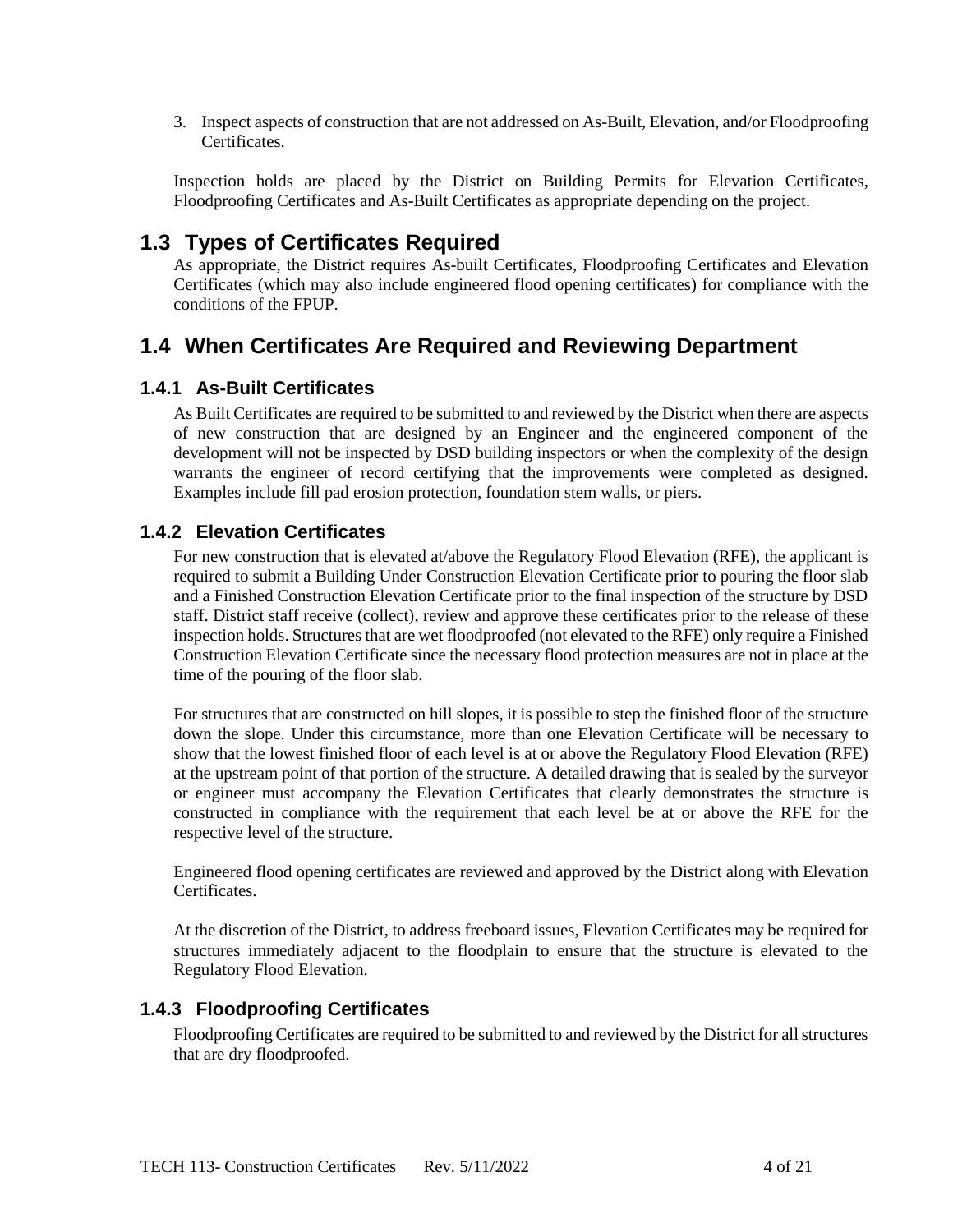# <span id="page-4-0"></span>**1.5 Certificate Storage and Availability**

### <span id="page-4-1"></span>**1.5.1 All Certificate Types**

A physical copy of all certificate types shall be stored in each respective permit file. Electronic copies of these certificates are stored in the OnBase electronic document management system as part of the storage of the entire permit file and on the County computer network. These certificates are available to County staff through direct access to the aforementioned locations. These certificates are available free to the public upon request.

### <span id="page-4-2"></span>**1.5.2 Elevation Certificates**

Elevation Certificates are stored and available as described in section [1.5.1](#page-4-1) as well as a separate physical filling system containing only Elevation Certificates. Electronic copies of Elevation Certificates are additionally available to staff and the public on the District Elevation Certificate web page, located at: [https://rfcd.pima.gov/fpm/permits/eclisting.cfm.](https://rfcd.pima.gov/fpm/permits/eclisting.cfm)

# <span id="page-4-3"></span>**2 Roles and Responsibilities**

It is the responsibility of anyone involved in creating, processing or reviewing Certificates to know and follow this Procedure. This includes all counter hydrologists, area hydrologists, engineers, supervisors, designated reviewers, QA Officers, QA Reviewers and related support personnel. All roles are assigned by the Floodplain Management Division Manager.

## <span id="page-4-4"></span>**2.1 Area and Counter Hydrologist**

Area and Counter Hydrologists are expected to be Certified Floodplain Managers (CFM) within a year of initial hire and will be expected to take the first available Elevation Certificate training. Area and Counter Hydrologists are responsible for:

- Creating Elevation Certificates and Floodproofing Certificates for distribution with Floodplain Use Permits or upon request by a customer, such as for insurance purposes.
- Completing Sections A1-A5 and B of the Elevation Certificate.
- Review of all sections of returned Elevation Certificates for accuracy and completeness.
- Distribution of Elevation Certificates to proper individuals as detailed in this procedure.

### <span id="page-4-5"></span>**2.2 Engineer**

For As-Built Certificates, a District engineer is responsible for:

- Creating As-Built Certificates for distribution with Floodplain Use Permits.
- Review of returned As-Built Certificates for accuracy and completeness.
- Review of engineering aspects of Floodproofing Certificates for accuracy and completeness.
- Documenting certificate review results (approval or rejection) in the electronic permit record.
- Releasing associated permit holds.
- The engineer role serves as the role of QA Officer for As-Built Certificates and any technical aspects of Floodproofing Certificates.

The Floodplain Management Division Manager, Deputy Director, Director or designee of same shall be considered Designated Reviewers for this role.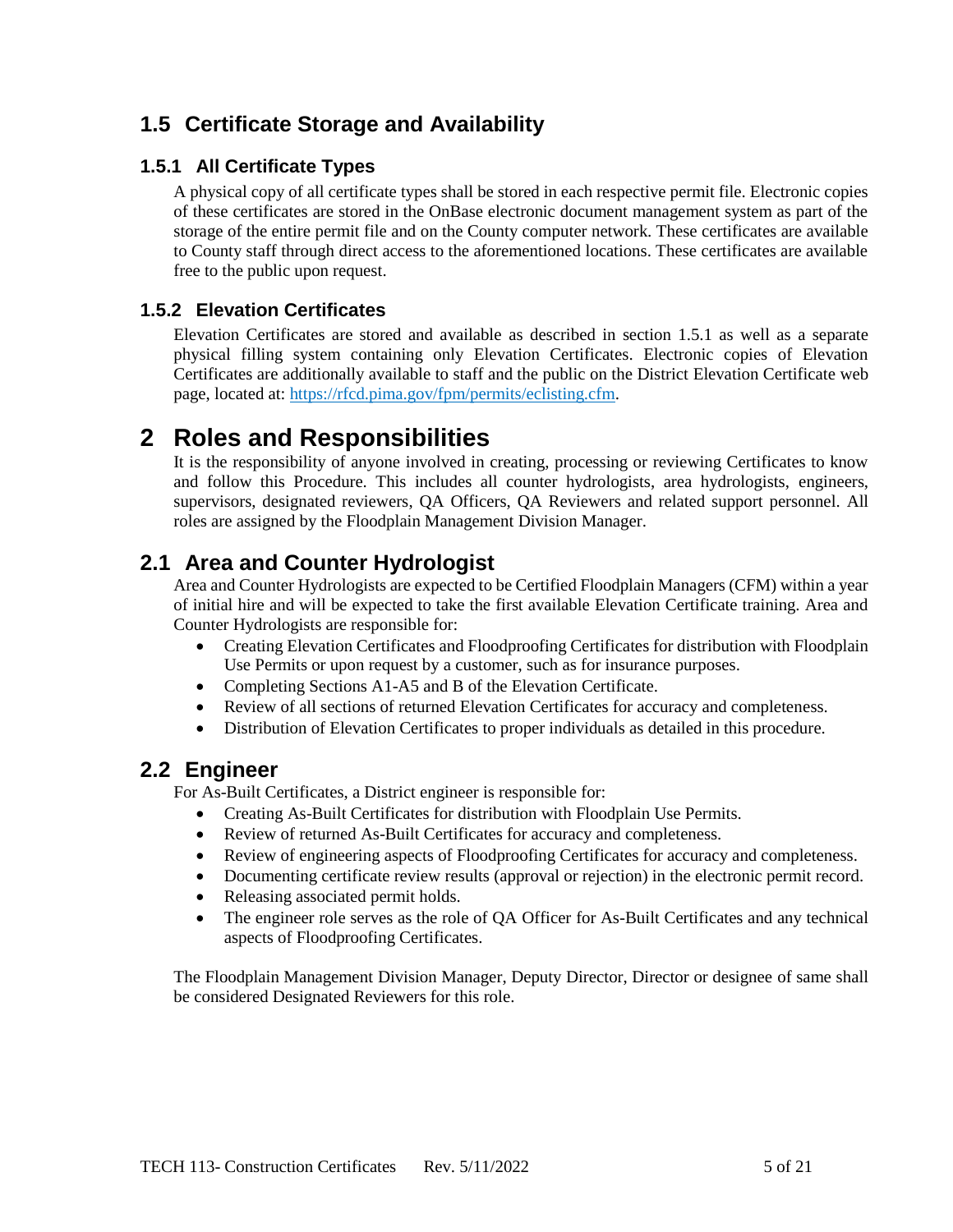## <span id="page-5-0"></span>**2.3 Supervisor/Designated Reviewer**

Supervisors and Designated Reviewers must be CFMs, have taken an Elevation Certificate training, and are responsible for:

- Review of outgoing Elevation Certificates and Floodproofing Certificates for accuracy and completeness of Sections A1-A5 and B of Elevation Certificates.
- Review of all sections of returned Elevation Certificates for accuracy and completeness, as needed.
- Distribution of Elevation Certificates to proper individuals as detailed in this procedure.
- Tracking errors found on Elevation Certificate on the attached Quality Assurance Form, as needed.
- The Floodplain Management Division Manager, Deputy Director, Director or designee of same shall be considered the Designated Reviewers to fulfill any role within this procedure.
- The Designated Reviewer for Floodproofing Certificates shall be the Floodplain Management Division Manager, Deputy Director, Director or designee of same.

# <span id="page-5-1"></span>**2.4 Quality Assurance (QA) Officer**

### <span id="page-5-2"></span>**2.4.1 As-Built Certificates**

With respect to As-Built Certificates, the Quality Assurance Officer must be an engineer or Designated Reviewer and is responsible for:

- Reviewing As-Built Certificates and associated letters/plans to ensure improvements have been constructed per plan.
- When deviations from plan are found, determining whether those deviations negatively impact the effectiveness of the protective measures.
- Releasing associated permit holds.

## <span id="page-5-3"></span>**2.4.2 Floodproofing Certificates**

With respect to Floodproofing Certificates, the Quality Assurance Officer must be a Designated Reviewer as described in section [2.3](#page-5-0) and is responsible for:

- Reviewing Floodproofing Certificates for completeness, accuracy and compliance.
- Releasing associated permit holds.

### <span id="page-5-4"></span>**2.4.3 Elevation Certificates**

The Quality Assurance Officer for Elevation Certificates shall be a single designated individual who must be a CFM, have taken an Elevation Certificate training. This role is responsible for:

- Ensuring that the Quality Assurance procedures are implemented.
- Ensuring that the Quality Assurance procedures are adequate.
- Training staff on the implementation of this procedure, as needed.
- Implementing training of the survey community.
- Documenting errors found on Elevation Certificates as noted by Supervisors and Designated Reviewers on the Quality Assurance Form.
- Releasing associated permit holds.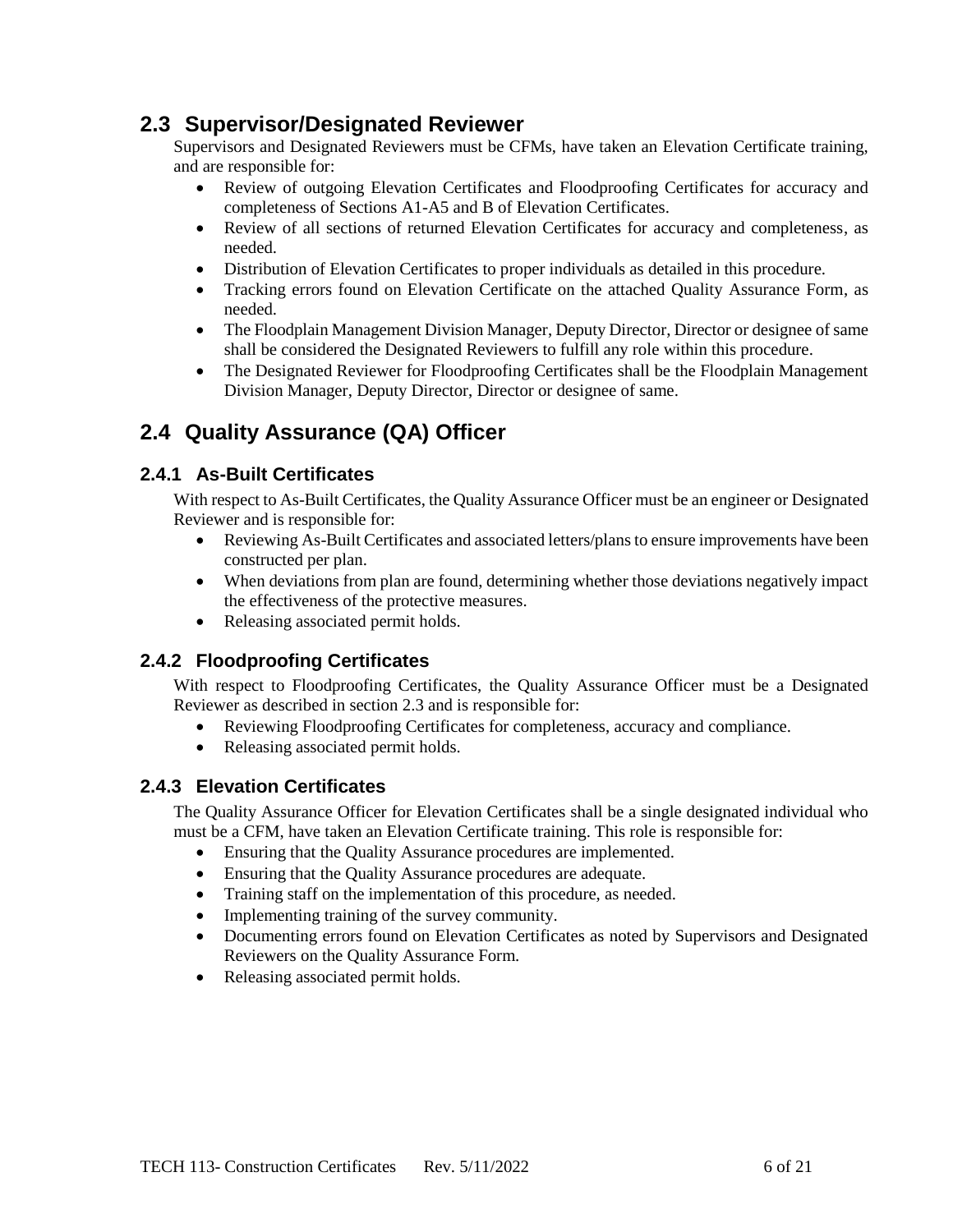## <span id="page-6-0"></span>**2.5 Quality Assurance (QA) Reviewer**

The Quality Assurance Reviewer is a role specific to Elevation Certificates. The QA Reviewer shall be a single designated individual who must be a CFM who has taken an Elevation Certificate course. This role is responsible for:

- At least monthly, reviewing all Finished Construction Elevation Certificates approved by the QA Officer.
- Documenting errors not discovered by prior reviews.
- Ensuring that the Quality Assurance procedures are implemented.
- Ensuring that the Quality Assurance procedures are adequate.
- Training staff on the implementation of this procedure, as needed.
- Implementing training of the survey community.
- Reviewing errors found on Elevation Certificates as noted by Supervisors, Designated Reviewers and QA Officers on the Quality Assurance Form.

### <span id="page-6-1"></span>**2.6 Database Manager**

Database managers are administrative and/or information technology staff who are responsible for:

- Entering Elevation Certificates into the database(s) in a timely manner.
- Scanning Elevation Certificates and filing them electronically.
- Filing hard copies of approved and accepted Elevation Certificates in the proper locations.

# <span id="page-6-2"></span>**3 Quality Assurance for Certificates**

This section outlines the QA procedures for outgoing and incoming Certificates.

For Elevation Certificates, the QA Officer is the primary person responsible for ensuring that the provisions of this section are followed. The QA Officer is designated by the Floodplain Management Division Manager and must be a CFM. The QA Reviewer serves as both an additional review and as back-up to the QA Officer.

# <span id="page-6-3"></span>**3.1 QA of Outgoing Elevation Certificates**

Sections A1-A5 and B of all outgoing Elevation Certificates must be checked for accuracy and completeness by the individual who generates the Elevation Certificate and a supervisor or designated reviewer.

This QA should focus on ensuring that the property description is adequate, that the building use information is correct, and that all portions of Section B have been accurately completed as outlined in section [4.2.](#page-12-0)

# <span id="page-6-4"></span>**3.2 QA for All Completed Certificates**

The following QA review procedure is applicable to all certificate types. A more specific process for Elevation Certificates is also detailed starting in section [3.4.3.](#page-8-0)

- 1. All certificates shall be reviewed and approved by District staff with the appropriate knowledge and training to conduct such reviews.
- 2. The QA Officer shall verify that the certificate has been completed by a qualified individual.
- 3. If the QA Officer identifies any omissions, errors or deficiencies in the certificate, the QA Officer shall provide one or both of the following to the permit applicant and/or the individual who completed the certificate
	- a. Written correspondence specifically detailing the omissions, errors or deficiencies in the certificate.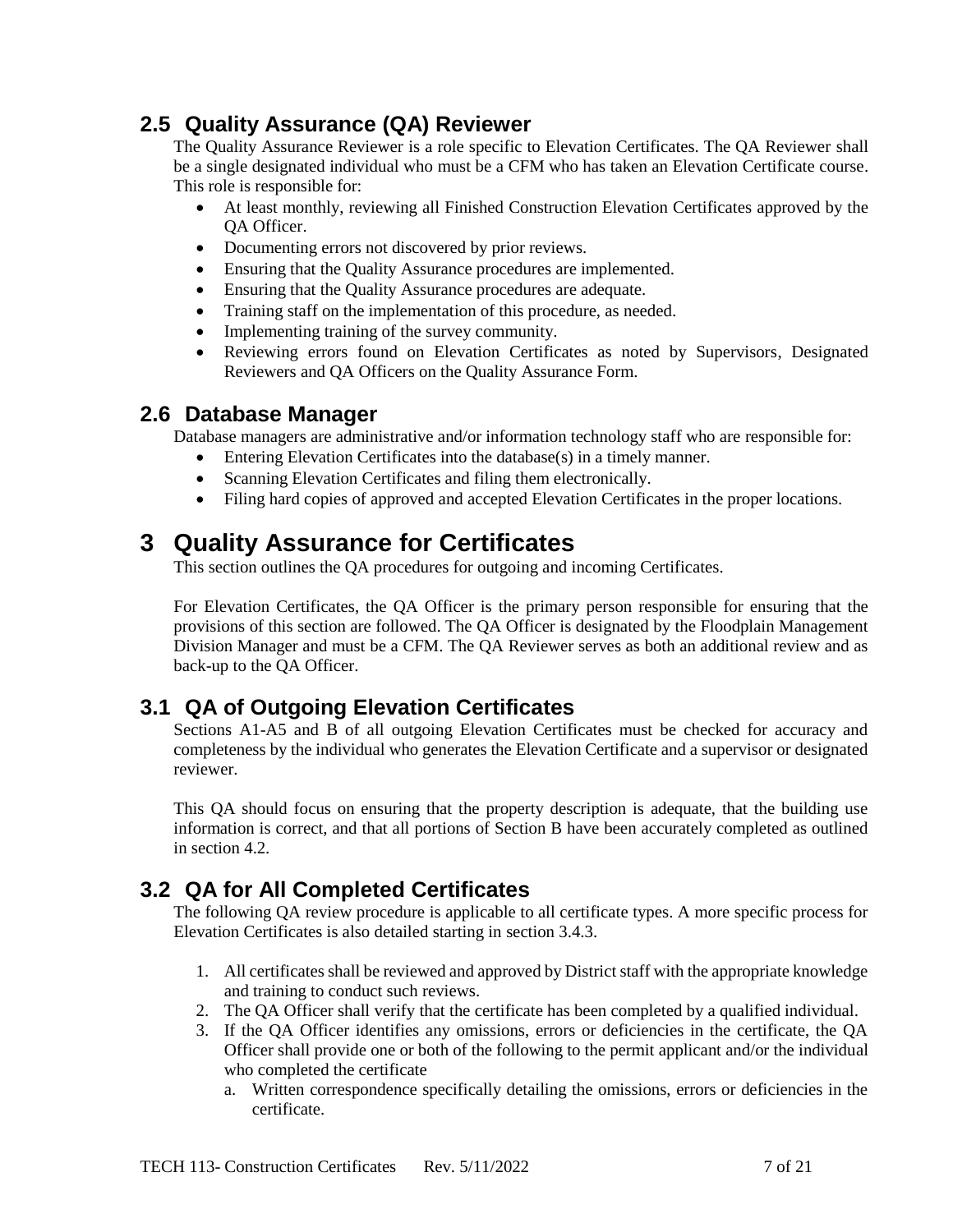- b. A marked up copy of the certificate that details the omissions, errors or deficiencies in the certificate.
- 4. The QA Officer shall document either the certificate approval or rejection in the electronic permit record.
- 5. Upon approval, the QA Officer shall mark the certificate as approved and release any permit holds associated with the certificate.

## <span id="page-7-0"></span>**3.3 QA of Completed Elevation Certificates**

The basic steps provided in section [3.2](#page-6-4) above apply to Elevation Certificates, but due to the relatively higher incidence of errors in completing Elevation Certificates, greater specificity on the creation and review of Elevation Certificates is provided in sectio[n 3.4.](#page-7-1)

The QA Officer and Reviewer shall track Elevation Certificate errors to help identify recurring issues that may require further training for District staff and/or the surveying community.

The QA Reviewer must review error reports to promote timely responses to issues that need to be addressed and that may require further training.

It is the responsibility of the QA Reviewer to assure that the provisions of this procedure are adequate to ensure that Elevation Certificates are accurate and complete in accordance with FEMA requirements.

Please note that not all Elevation Certificates will be generated by District personnel. Elevation Certificates completed wholly by surveyors or engineers require special scrutiny of Sections A and B of the Elevation Certificate to ensure that they have been completed as detailed in Section[s 4.1](#page-10-1) an[d 4.2](#page-12-0) of this procedure.

## <span id="page-7-1"></span>**3.4 Elevation Certificate Creation and Review Procedures**

This section deals specifically with Elevation Certificates in order to serve as a reference to District staff and surveyors and engineers who complete Elevation Certificates to assist in ensuring they are completed thoroughly and accurately. This section details the creation of Elevation Certificates, the issuance of Elevation Certificates, and the processing and review of completed Elevation Certificates. A detailed guide on how to complete each field on the Elevation Certificate is found in section [4.](#page-10-0)

### <span id="page-7-2"></span>**3.4.1 Creation of Elevation Certificates**

As a general rule, District staff complete items A1 through A5 and all of Section B of the Elevation Certificate. All remaining blanks shall be completed by an Arizona registered land surveyor or engineer. See Sections [4.1](#page-10-1) and [4.2](#page-12-0) of this procedure for more details on completing sections A and B of the Elevation Certificate.

A digital form has been created with certain information pre-filled in to make the process of creating Elevation Certificates more efficient and less error-prone. These forms are located on the District website at: <http://webcms.pima.gov/cms/one.aspx?portalId=169&pageId=65057>

### <span id="page-7-3"></span>**3.4.2 Issuing Elevation Certificates**

Prior to issuing an Elevation Certificate to an applicant, it must be reviewed for accuracy and completeness by the hydrologist working on the permit and/or a designated supervisor/ reviewer. See Section[s 4.1](#page-10-1) and [4.2](#page-12-0) of this procedure for more details on how to accurately complete Sections A and B of an Elevation Certificate.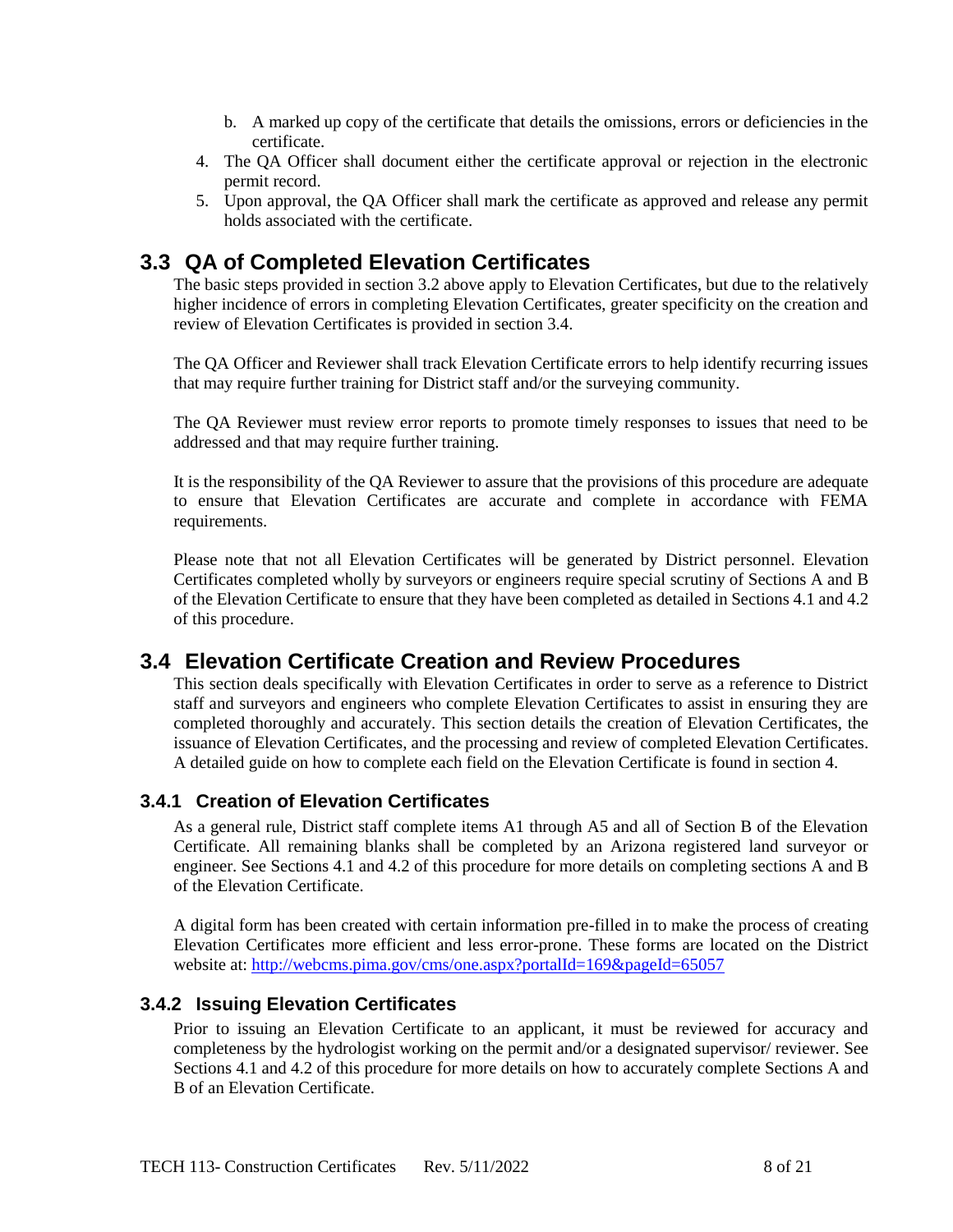### <span id="page-8-0"></span>**3.4.3 Processing Completed Elevation Certificates**

When an applicant returns an Elevation Certificate to the District, it must be reviewed for accuracy and completeness by at least two qualified District staff prior to the release of any associated building permit holds or issuance of any additional permits. When received by a counter hydrologist, the counter hydrologist shall complete the first QA check. The Elevation Certificate shall then be given to the QA Officer for review. Only the QA Officer or Designated Reviewer may release inspection holds associated with the permit. An additional, periodic QA check will be done by the QA Reviewer. This final check may be completed after the release of inspection holds. Line by line guidance for Elevation Certificate QA is provided in Section [4](#page-10-0) of this procedure.

#### <span id="page-8-1"></span>*3.4.3.1 Processing Returned Building Under Construction Elevation Certificates*

Remember, Building Under Construction Elevation Certificates are not acceptable for Manufactured Homes.

#### **Intake Hydrologist**

- 1. Ask the applicant to remain in the office until you have had a chance to review the Elevation Certificate for accuracy and completeness.
- 2. Make sure that the FPUP number and Building Permit number are in the upper left-hand corner of the front page of the Elevation Certificate. If missing, get the information from the permit file.
- 3. Review ALL sections of the Elevation Certificate for accuracy and completeness. See Sections [4.1.](#page-10-1) [4.2](#page-12-0) and [4.3.1,](#page-14-0) [4.3.3](#page-15-1) or [4.3.4,](#page-16-0) as appropriate for what constitutes a complete and correct Building Under Construction Elevation Certificate.
- 4. **If the Elevation Certificate is not accurate and/or complete**, make a photocopy of the Elevation Certificate and highlight and/or annotate the photocopy to show what portions of the Elevation Certificate are inaccurate and/or incomplete. Make a photocopy of the annotated Elevation Certificate and give it to the QA Officer. Explain the inadequacies of the Elevation Certificate to the applicant and return the original Elevation Certificate and the annotated photocopy to the applicant.
- 5. **If the Elevation Certificate is accurate and complete**, time stamp the Elevation Certificate along the upper right-hand side of the Elevation Certificate and place your initials next to the time stamp.
- 6. Inform the applicant that the hold will be released once the QA Officer has reviewed and approved the Elevation Certificate, and after any necessary site inspections have been completed, which may take several days.
- 7. Give the Elevation Certificate to the QA Officer for a second review for accuracy and completeness.

#### **QA Officer**

8. Review ALL sections of the Elevation Certificate for accuracy and completeness. See Sections [4.1.](#page-10-1) [4.2](#page-12-0) and [4.3.1,](#page-14-0) [4.3.3](#page-15-1) or [4.3.4,](#page-16-0) as appropriate for what constitutes an accurate and complete Building Under Construction Elevation Certificate. If acceptable, proceed to step [13.](#page-9-0) If unacceptable, proceed to step [9.](#page-9-1)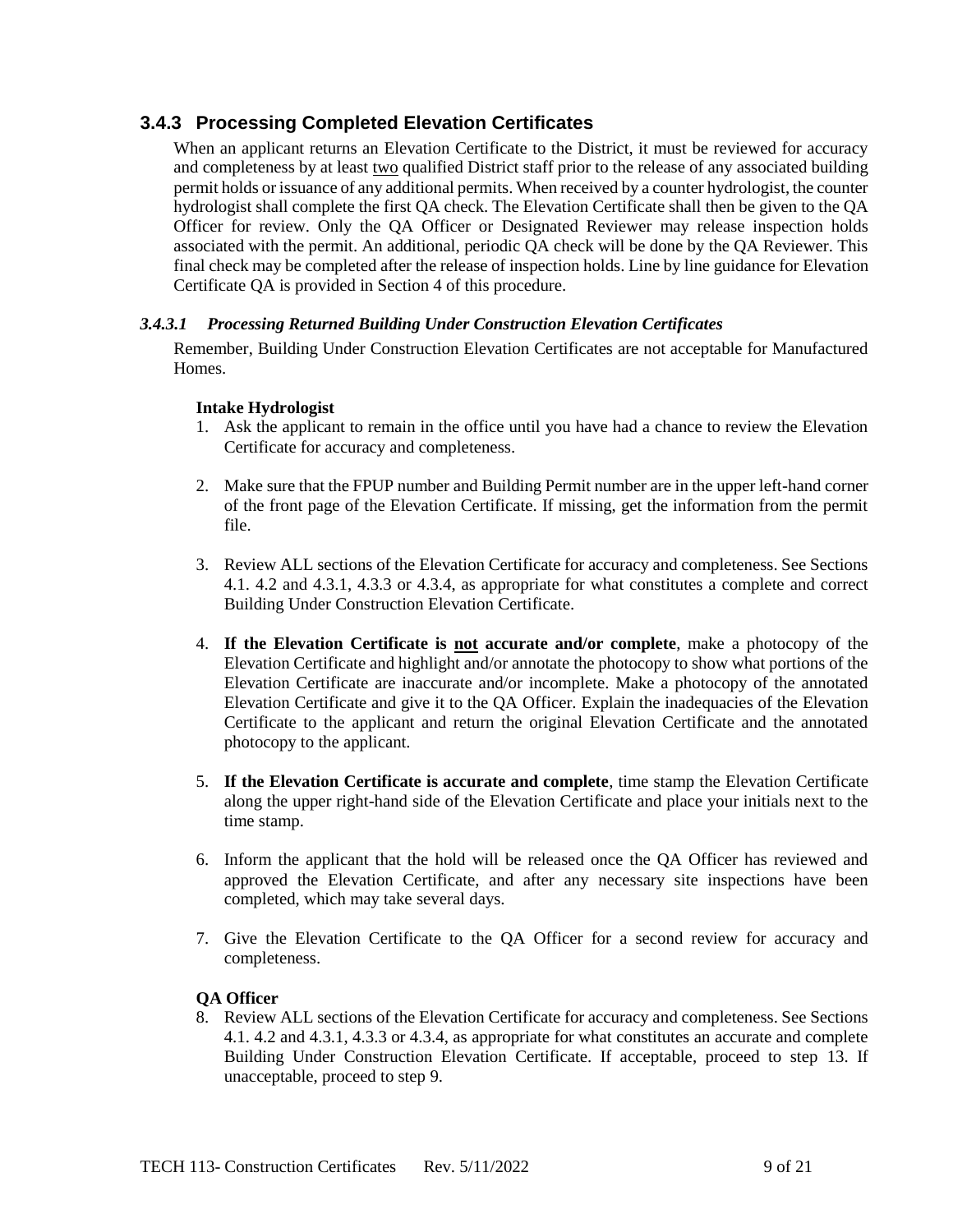- <span id="page-9-1"></span>9. If this review determines that the Elevation Certificate is not acceptable, make a photocopy of the Elevation Certificate and highlight and/or annotate the photocopy to show what portions of the Elevation Certificate are inaccurate and/or incomplete then make a photocopy of the annotated Elevation Certificate.
- 10. Return the original and annotated copy of the Elevation Certificate to the intake hydrologist and explain the necessary corrections. Keep the photocopy of the annotated Elevation Certificate in the permit file.

#### **Intake hydrologist (only if Elevation Certificate is not accepted by QA Officer)**

- 11. If the Elevation Certificate is incorrect, contact the applicant and explain the required corrections.
- 12. Return the original Elevation Certificate and the original annotated photocopy to the applicant.

#### **QA Officer**

- <span id="page-9-0"></span>13. If the review confirms that the Elevation Certificate is acceptable, initial and date the Elevation Certificate in the upper right-hand corner and release the P2S hold in Accela, if applicable.
- 14. Make sure the Elevation Certificate has a "Building Under Construction" stamp on it and give the original Elevation Certificate to the database manager, who will enter the Certificate as approved and place it in the Building Under Construction Elevation Certificate folder.

#### **QA Reviewer**

15. At least monthly, the QA Reviewer shall perform an additional review of all approved Elevation Certificates as an extra measure of surety that all Elevation Certificates are completed with 100% accuracy, completeness and consistency.

#### *3.4.3.2 Processing Returned Finished Construction Elevation Certificates*

Complete Steps 1-12 from [3.4.3.1,](#page-8-1) then:

#### **QA Officer**

- 1. If the second review confirms that the Elevation Certificate is correct, initial and date the Elevation Certificate in the upper right-hand corner. If there are no additional District holds on the P2E or P2F (for an As-Built certification or Manufactured Home Installation Certification for example) then release the P2E or P2F hold in Accela, if applicable.
- 2. Make one complete photocopy (front and back) of the Elevation Certificate and any attachments.
- 3. In the right hand margin of the front of the photocopy, write "FILE COPY" and note the height of the structural frame or lowest finished floor above the BFE, and the height of the lowest service equipment above the BFE, as appropriate. This copy serves as the FPUP file copy.
- 4. Give the file copy and the original Elevation Certificate to the database manager.

#### **Database Manager**

- 5. Place the file copy of the Elevation Certificate in the FPUP file.
- 6. Modify the database to note the date that the Elevation Certificate was received.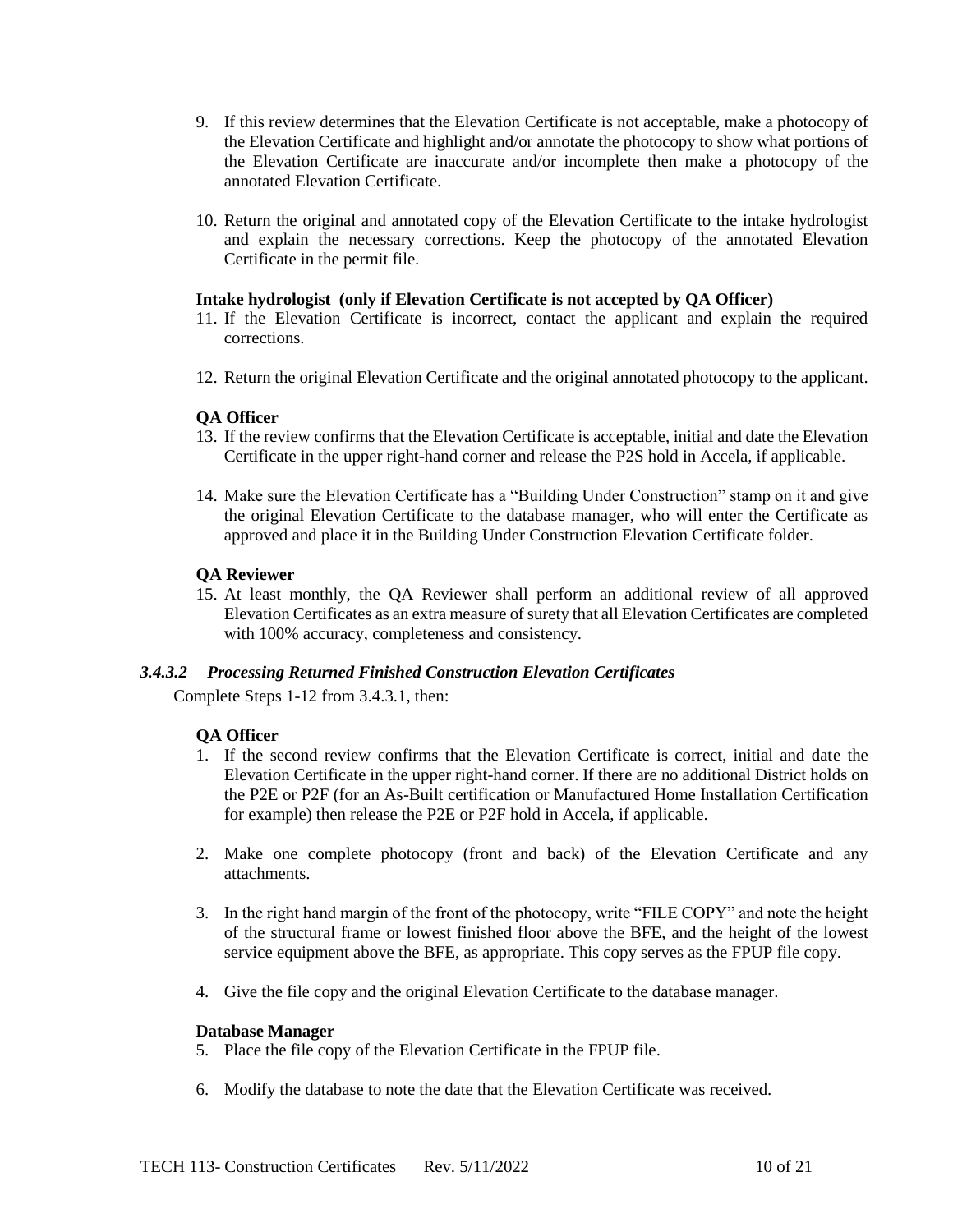- 7. Scan the original Elevation Certificate and place it in the correct directory.
- 8. Place the original Elevation Certificate in the Elevation Certificate files, sorted by year and FPUP number.

# <span id="page-10-0"></span>**4 Line by Line Elevation Certificate Completion Guidance**

# <span id="page-10-1"></span>**4.1 Completing Elevation Certificate Section A**

For Elevation Certificates issued by the District, items A1 through A5 shall be completed by District staff. **Items A6 through A9 shall be completed by the surveyor or engineer.**

The following additional guidelines apply:

- 1. The Floodplain Use Permit (FPUP) number and Development Services Activity Number should be placed in the upper left-hand corner of the front page of the Elevation Certificate.
- 2. **Item A3** The "Property Description" area must include the property tax code (parcel number) and the Township, Range and Section of the subject property, plus the subdivision name and lot number if applicable.
- 3. **Item A4** shall include an accurate description of the structure for which the Elevation Certificate is being completed. If a residential structure, this area must state whether the structure is a Single Family Residence, Guest House or a Manufactured Home.
- 4. **Item A5** shall be completed using the "decimal degrees" format, (32.12121, -111.69815) measured to at least 5 decimal places. For reference, Pima County PimaMaps present latitude/longitude data in the NAD 1983 HARN datum. The latitude/longitude information should be taken at the approximate centroid of the structure for which the Elevation Certificate is being completed.
- 5. **Item A6** is required. **A minimum of four (4) photographs of the structure** (at least one per side) are required. Photographs should be in color. Photographs shall be labeled to indicate the date it was taken, the cardinal direction (N, S, E, W)and which view of the structure (front, rear, side, etc.) is being shown.
- 6. **Item A7** must contain the appropriate building diagram number, which can be found in the FEMA publication titled *Federal Emergency Management Agency National Flood Insurance Program Elevation Certificate and Instructions*. Diagrams 1-4 should never be used for manufactured homes.

For the determination of what Building Diagram Number is appropriate for a manufactured home, one key distinction is the nature of any skirting or walls underneath the home.

- **Building Diagram 1A** should be used for slab on grade, site-built construction. **Building Diagram 1B** should be used for site-built structures elevated on a backfilled stem wall.
- **Building Diagram Number 5** may only be used if there are none or breakaway enclosures under the manufactured home (no decorative block walls/skirting).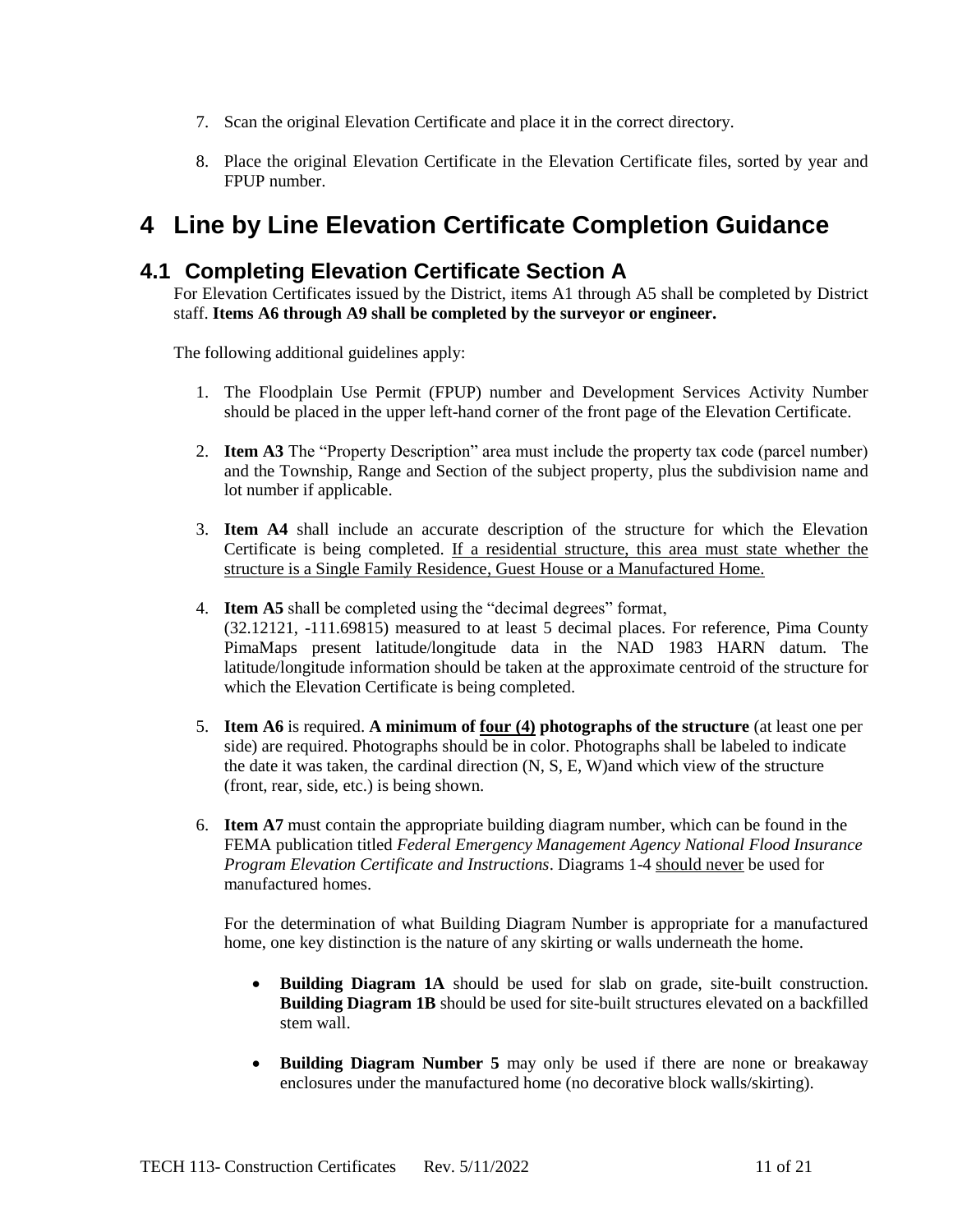- **Building Diagram Number 6** should be used if there is a non-breakaway enclosure such as decorative block or plywood skirting enclosure underneath the manufactured home. The enclosure must not support any part of the manufactured home. The elevation of the ground underneath the manufactured home should be placed in C2.a and the top of the next higher floor (generally the finished floor of the home) manufactured home which should be placed in C2.b. The enclosure shall be floodvented in accordance with 44 CFR §60.3 (c)(5).
- **Building Diagram Number 7 or 8** must be used, as appropriate, if the manufactured home is anchored or attached to the stem wall. The enclosure shall be flood-vented in accordance with 44 CFR §60.3 (c)(5).
- 7. **Item A8** shall be completed by the surveyor or engineer. If the building does not have a crawl space or enclosure below the RFE, then all blanks shall be completed with "None" or "N/A". In the absence of a crawl space or enclosure below the RFE, no other response is acceptable. Flood openings in an attached garage, if one exists, may not be included in Item A8 and instead shall be noted in Item A9. Item A8 must be used for detached garages, not A9.
- 8. **Item A8.b)** shall include only those openings for which the bottom of the vent is within one foot of the adjacent exterior grade or, if the interior floor grade is more than one foot above exterior grade, openings for which the bottom of the vent is within one foot of interior grade and as close as possible to the floor elevation. Only that portion of the openings below the RFE may be included in the total opening calculation.
- 9. **Item A8.c)** shall be the effective opening area of all openings. For non-engineered openings, this shall be the actual open area, minus the area taken up by grates, louvers or block. For engineered openings such as SmartVents™ or FloodAirVents™, this shall be the amount of flood relief that the openings are approved for. For example, if four SmartVents™ are used that have an actual opening of 112 square inches but the openings are rated for 200 square inches, "800" should be put in A8.c) (4 vents times 200 square inches of approved, effective flood relief per vent). "None" or "N/A" is acceptable if no vents meet the requirements.
- 10. **Item A8.d)** shall be checked "Yes" for all engineered openings, including SmartVents™ or FloodAirVents™, and "No" for all other openings.If "Yes" is checked, the engineering report or manufacturers specification sheet for the opening must be attached to the Elevation Certificate.
- 11. **Item A9** shall be completed by the surveyor or engineer. If the building does not have an **attached** garage, then all blanks shall be completed with "None" or "N/A." In the absence of an attached garage, no other response is acceptable. This section should **NOT** be used for detached garages. For stand-alone garages, Section A8 should be used.
- 12. **Item A9.a)** is required even if the attached garage is elevated at or above the RFE.
- 13. **Item A9.b)** shall include only those openings for which the bottom of the vent is within one foot of the adjacent exterior grade or, if the interior floor grade is more than one foot above exterior grade, openings for which the bottom of the vent is within one foot of interior grade and as close as possible to the floor elevation. "None" or "N/A" is acceptable if no vents meet the requirements.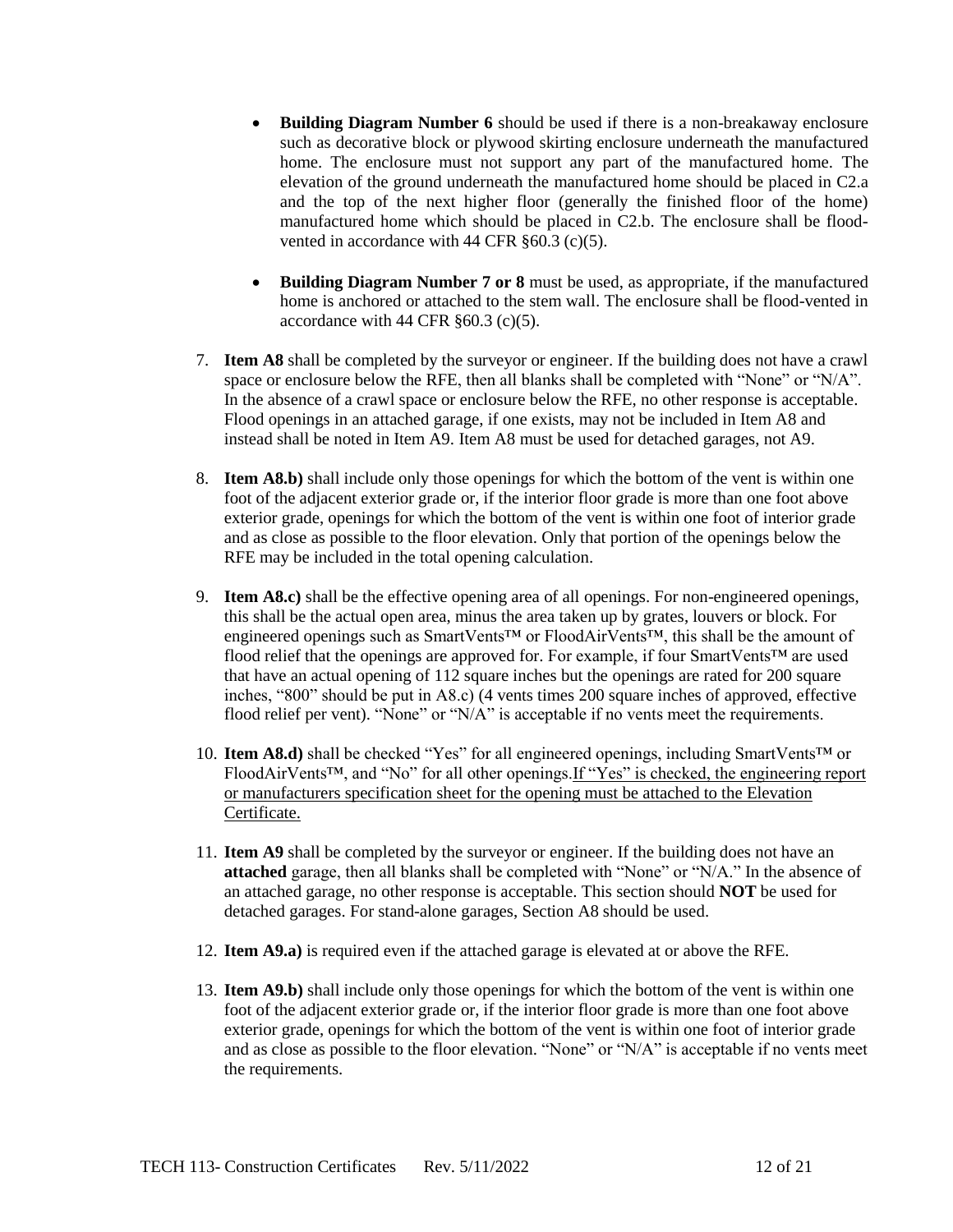- 14. **Item A9.c)** shall be the effective opening area of all openings. For non-engineered openings, this shall be the actual open area, minus the area taken up by grates, louvers or block. For engineered openings such as SmartVents™ or FloodAirVents™, this shall be the amount of flood relief that the openings are approved for. For example, if four SmartVents™ are used that have an actual opening of 112 square inches but the openings are rated for 200 square inches, "800" should be put in A8.c) (4 vents times 200 square inches of approved, effective flood relief per vent). "None" or "N/A" is acceptable if no vents meet the requirements.
- 15. **Item A9.d)** shall be checked "Yes" for all engineered openings, including SmartVents™ or FloodAirVents™, and "No" for all other openings. If "Yes" is checked, the engineering report or manufacturers specification sheet for the opening must be attached to the Elevation Certificate.
- 16. **Items A8 and A9**, if the openings are covered with louvers or some type of screen, the surveyor or engineer must note the type of covering and calculate or estimate the amount of permanent openings, not including the area blocked by louvers or screen and place a note in the Section D comments area indicating the type of covering over the openings.

# <span id="page-12-0"></span>**4.2 Completing Elevation Certificate Section B**

For Section B, the following guidelines apply:

- 1. **Item B1** must contain "Pima County / 040073".
- 2. **Item B2** must contain "Pima County".
- 3. **Item B3** must contain "AZ".
- 4. **Item B4** must contain "04019C" plus the FIRM panel number for the subject property, excluding the one letter suffix.
- 5. **Item B5** must contain ONLY a single letter suffix.
- 6. **Item B6** must contain the date of the latest FIRM Index.
- 7. **Item B7** must contain the FIRM Panel effective date AND if applicable, the effective date for the LOMR/LOMA that the property is contained within (Example: enter "6-16-2011 / 3-6- 2012" if the property is contained within the boundary of a LOMR with an effective date of 3-6-12). If the property is not affected by a LOMA or LOMR, enter only the effective date of the FIRM Panel.
- 8. **Item B8** should include any and all flood zones that the structure is located within. Do not include flood zones that do not impact the subject structure. If an AO Zone, include the depth number in Box B8 (i.e. "AO depth 1", "AO depth 2", etc.).
- 9. **Item B9** must contain a Base Flood Elevation (BFE) or a depth of flooding. Within a local sheetflow floodplain or an A Zone with an assumed depth of flooding, enter the depth + 100.0 ft, i.e. "101.0 ft." if the assumed depth of flooding is 1.0 feet above HANG. In A Zones with a BFE tied to a national datum, use that value. In an AO Zone, use the depth of flow from the FIRM panel, i.e. "1.0" for an AO Depth 1 Zone.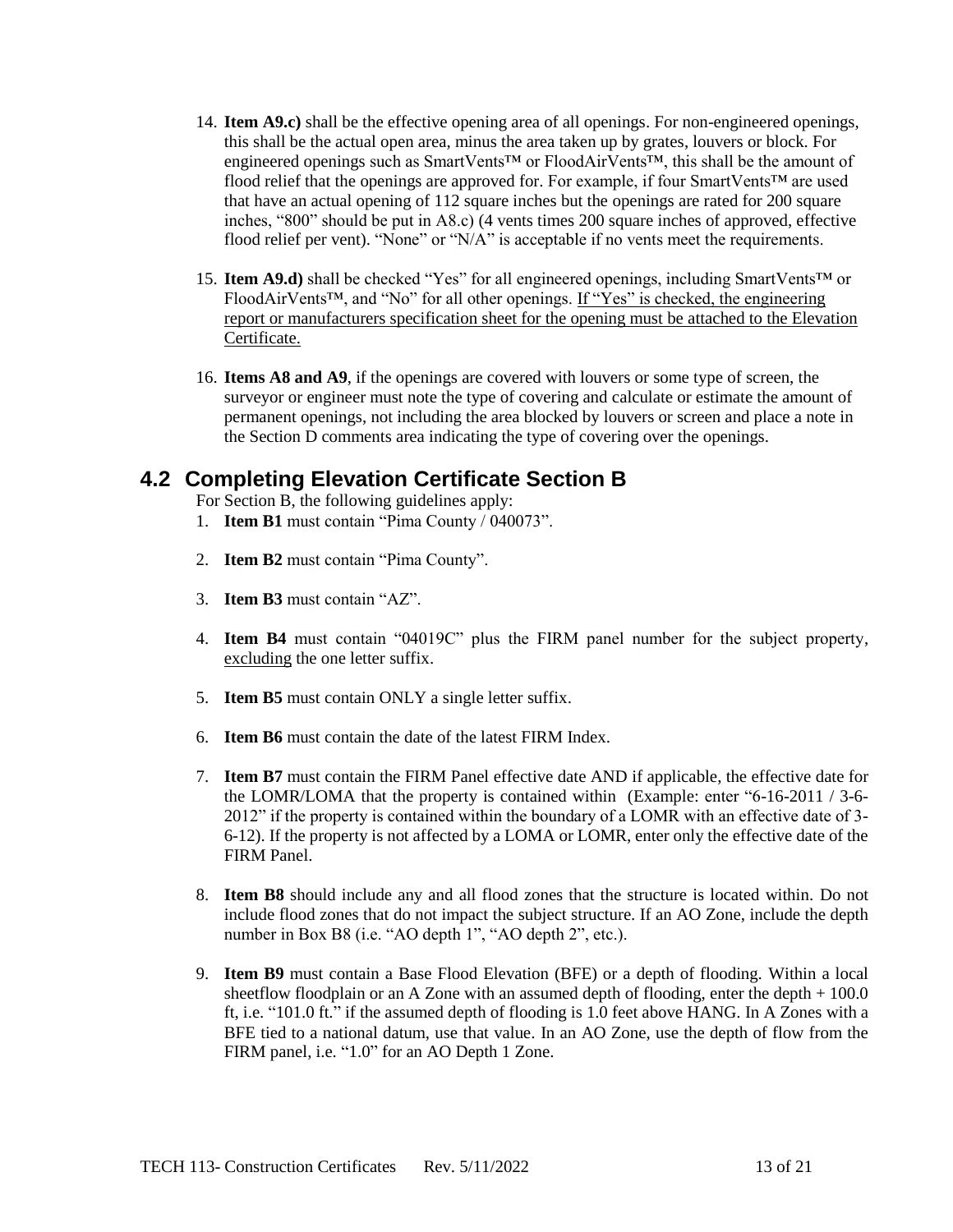- 10. One box in **Item B10** must be marked.
	- The "FIS Profile" box shall be marked within an AE Zone where an FIS profile is available.
	- The "FIRM" box shall be marked for AO Zones, or for AH Zones or AE Zones without an FIS Profile, unless there is a detailed study that has a higher BFE than the AO Zone depth on the FIRM (see "Special case" below), in which case use the "Other" box.
	- The "Community Determined" shall be marked when the BFE was determined by the District or a consultant under contract to the District. The distinguishing feature is that the study has been officially adopted by the District.
	- The "Other" box shall be marked when the BFE has been determined through an engineering report prepared for a private property owner or developer. The distinguishing feature is that the study has been accepted but not officially adopted by the District. Please note the engineering report and/or engineer of record in this section.
	- **Special case: If a detailed study in an AO Zone has determined that the BFE is higher than the AO depth indicated on the FIRM, use "Other" and indicate the source of the elevation, as noted above. Document the details in Section D and/or G, including that the local study BFE is higher than the BFE from the FIRM Panel.**
- 11. **Item B11** should never be blank. Indicate the correct datum on which the elevation of the structure is to be established (from the BFE in B9). Within a local sheetflow floodplain, an A Zone with an assumed depth of flooding (i.e. 1.0 ft. above HANG) or and AO Zone mark the "Other" box and enter "Highest Adj. Natural Grade = 100.0 ft." All elevation data on the Elevation Certificate shall be on this datum.
- 12. **Item B12** the "No" box must be marked.

# <span id="page-13-0"></span>**4.3 Completing Elevation Certificate Section C (to be Completed by Surveyor or Engineer)**

Section C of the Elevation Certificate must be filled out and sealed by an Arizona Registered Land Surveyor or Arizona Registered Civil Engineer. The purpose of this section of the procedure is to provide information on how to direct surveyors and engineers to complete Section C of the Elevation Certificate and to provide District reviewers with the knowledge to adequately check Section C for completeness and accuracy. Line-outs are not acceptable under any circumstance.

It is preferred to have elevation data presented to the nearest tenth of a foot. Hundredths of feet should only be used when necessary to demonstrate compliance. All elevations in C must be values in the same datum as the datum indicated in Box B.11 for the BFE in Box B9. When the BFE provided in Box B.9 is a depth (height above highest adjacent natural grade), if an elevation tied datum such as NAVD88 is used to survey the property, the elevation data must be converted to the local datum  $(HANG = 100.0 \text{ feet}).$ 

If a local datum or benchmark is used to complete Section C, the highest adjacent natural grade shall be used as the benchmark and that elevation shall be assumed to be 100.0 feet. It will often be necessary for the surveyor or engineer to place a temporary benchmark prior to any grading work in order to establish the elevation of natural grade.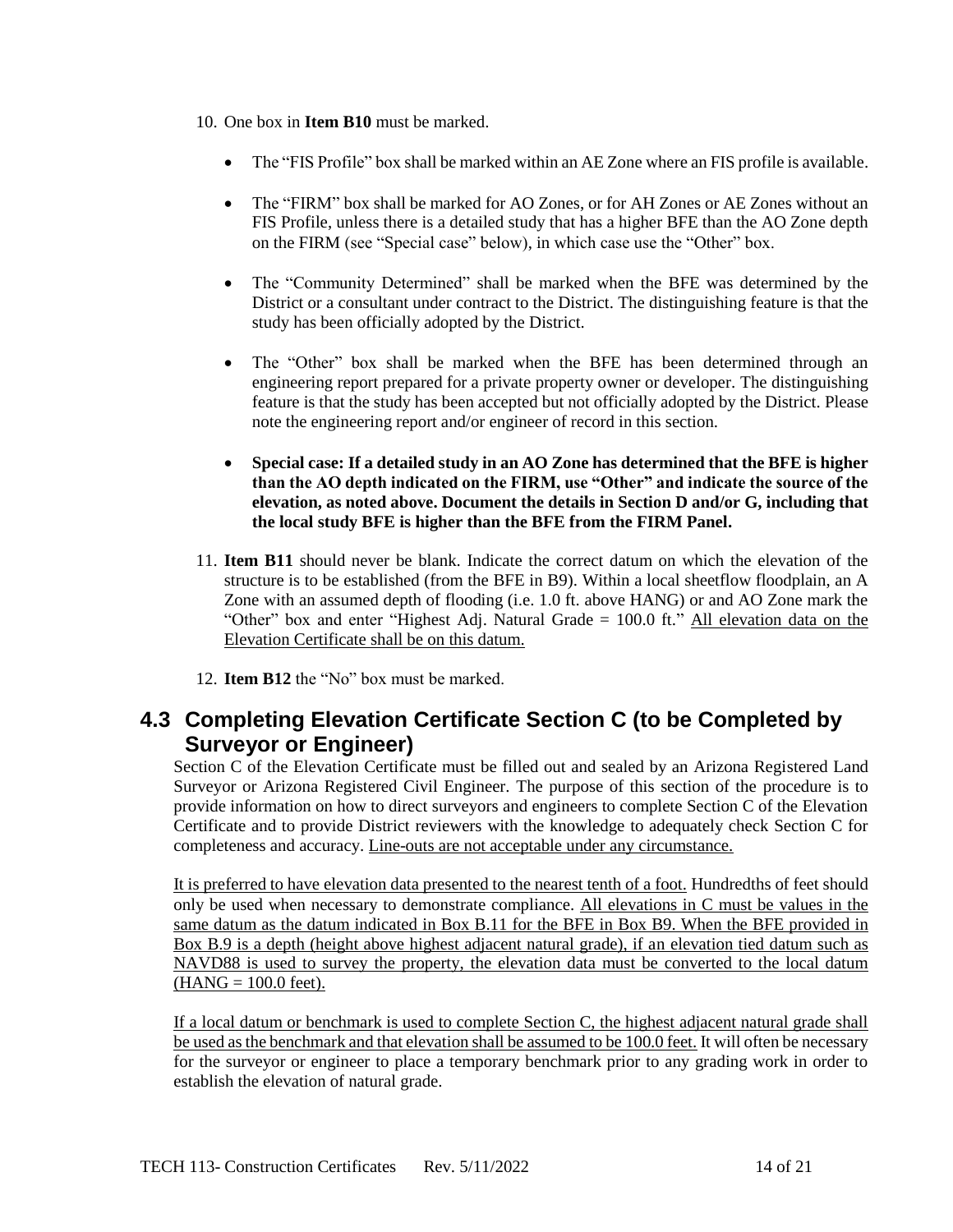Review the Building Diagrams closely. The lowest floor (C2.a) of a site-built structure may not always be the top of the slab or stem wall. If there is an open space below the lowest finished floor, such as a crawl space, the elevation of the enclosed space is the lowest floor, and the elevation of the top of the slab or finished floor elevation shall be placed in C2.b. Please bear in mind that even manufactured homes may have sunken living rooms within the structure, and that the top of any sunken floor would be considered the lowest finished floor.

Though not recommended, if a structure is elevated on a crawl space stem wall foundation that is surrounded by fill, then flood-openings must be placed in the stem wall and the openings must extend through the fill.

### <span id="page-14-0"></span>**4.3.1 Completing Elevation Certificate Section C for Manufactured Homes**

For manufactured homes, a single Finished Construction Elevation Certificate will fulfill FEMA requirements, but must include the machinery and/or equipment servicing the building and should not be completed until it is in place so it can be adequately noted in C2.e of the Elevation Certificate. The information in Section C2.e applies to all manufactured homes and should not be listed as "N/A." If the installation includes any non-breakaway skirting or walls, the Elevation Certificate may not be completed until skirting or walls are installed/constructed and any necessary flood vents are installed.

Section C shall be completed as follows:

- 1. **Item C1** the "Finished Construction" box must be checked. Only Finished Construction Elevation Certificates are acceptable for manufactured homes.
- 2. **Item C2** shall contain the datum used by the surveyor or engineer and the reference mark used as well as any necessary conversion information or comments, if applicable. For AO Zones and A Zones without a WSEL, or if the elevation requirement is based on height above grade, write in "N/A" for the reference mark, "local" for the vertical datum, and "Assumed datum of 100.0 ft. at Highest Adjacent Natural Grade" for the comments. See Section [4.3](#page-13-0) for more details.
- 3. **Item C2.a** must contain an elevation and cannot be "N/A" even for manufactured homes. This elevation may be the enclosed space (dirt) underneath the manufactured home if there is nonbreakaway skirting or a block stem wall under the manufactured home.
- 4. **Item C2.b** must contain an elevation value if Building Diagram Number 6, 7, 8 or 9 is used, in which case the elevation given is for the lowest "living floor" of the manufactured home. "N/A" may only be used for Building Diagram Number 5, only if there is no skirting or breakaway skirting, and only if the structure has only one floor level. C2.b must never be left blank. Use "N/A" if there is no next higher floor.
- 5. **Item C2.c** shall always be "N/A" since there are no V Zones within Pima County. The elevation of the bottom of the lowest horizontal structural member shall be placed in the comments area of Section D of the Elevation Certificate to satisfy permitting requirements.
- 6. **Item C2.d** must never be left blank. Use "None" or "N/A" if there is no attached garage.
- 7. **Item C2.e** must contain an elevation unless ALL service equipment is on the roof or in the attic. If all service equipment is in the attic or on the roof, this must be noted in Section D Comments.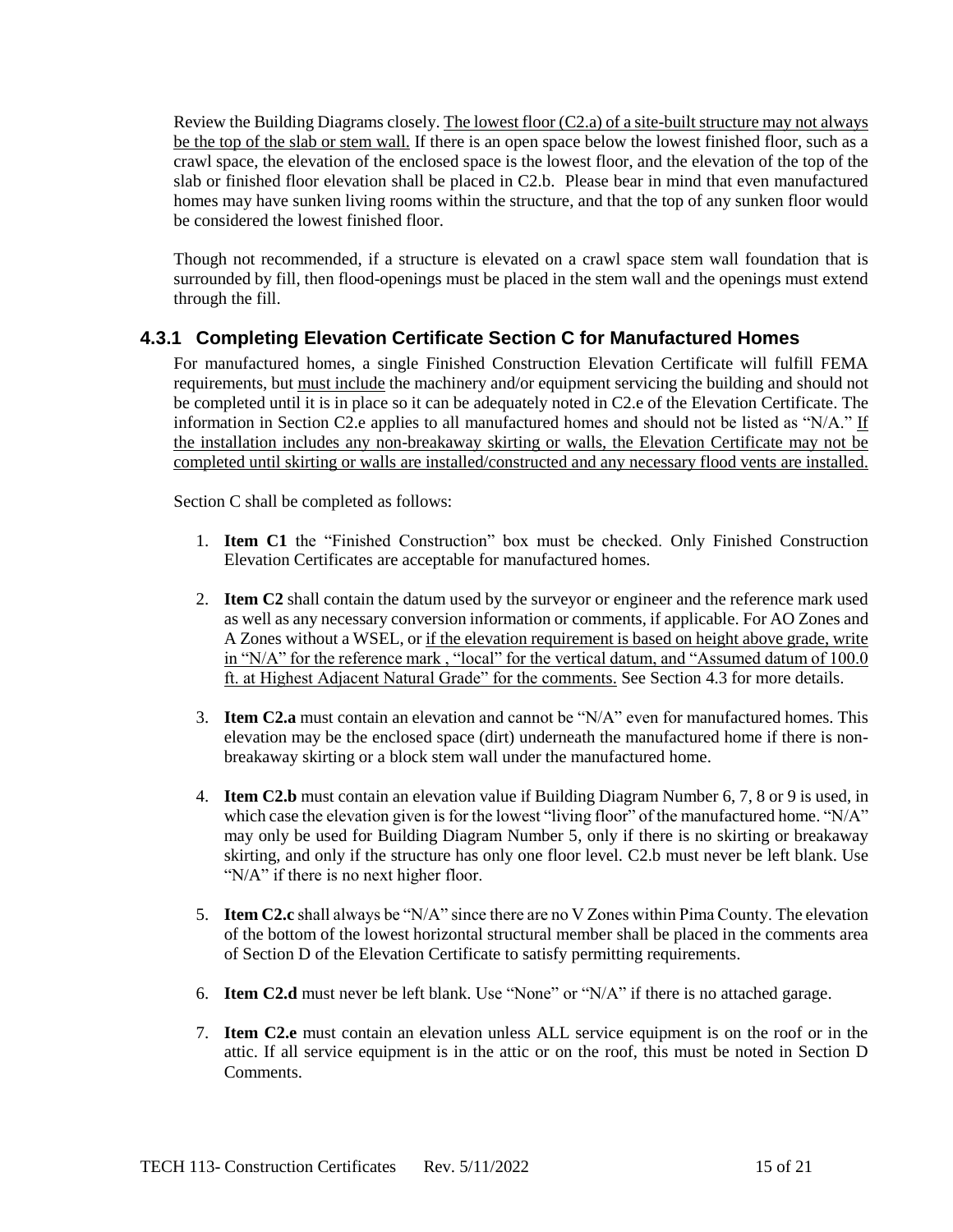A note must be placed in the comments area of Section D indicating the identity of the lowest service equipment (what was measured in C2e) as well as a definitive statement to the effect that all other equipment is at or above the elevation of the equipment measured for C2e. **For the protection of surveyors and engineers, the District recommends that the actual identity of ALL equipment be placed in the comments area of Section D, in case additional service equipment is placed after the Elevation Certificate is completed.**

Completion of C2.e may require access to the interior of the manufactured home.

If all service equipment is on the roof or in the attic, write "See comments" for C2.e and place a note to that effect in the comments area of Section D.

The lowest elevation of any ductwork below the floor must also be included in the comments area of Section D.

- 8. **Item C2.f** must contain the lowest adjacent finished grade elevation. This elevation may differ from lowest adjacent natural grade, the elevation of which must be noted in Section D comments. Indicating highest and lowest adjacent natural grade in Section D is required when box B.9 is a depth of flow above grade.
- 9. **Item C2.g** must contain the highest adjacent finished grade elevation. This elevation may differ from highest adjacent natural grade, the elevation of which must be noted in Section D comments. Indicating highest and lowest adjacent natural grade in Section D is required when box B.9 is a depth of flow above grade.
- 10. **Item C2.h** includes decks and/or stairs for decks, as well as any structural support for the deck or stairs. This item does NOT include stairs used only to access a door or concrete steps by a door with solid ground beneath them.

### <span id="page-15-0"></span>**4.3.2 Completing Elevation Certificate Section C for Site Built Structures**

For site-built structures elevated to the RFE, **two** Elevation Certificates will be required.

A Building Under Construction Elevation Certificate is needed prior to the 1010/1015 inspection (prior to slab or P2S). This Elevation Certificate must have the "Building Under Construction" box marked under Section C1.

A Finished Construction Elevation Certificate is required prior to the Final Inspection. This Elevation Certificate must have the "Finished Construction" box marked under Section C1.

### <span id="page-15-1"></span>**4.3.3 Completing Section C for Building Under Construction Elevation Certificate (Site-Built Structure)**

A 1010/1015 ("prior to slab" or "P2S") hold will be placed on each site built structure until an Elevation Certificate for "Building Under Construction" for the structure has been approved by the District. The Elevation Certificate should be completed by a surveyor or engineer once the stem wall has been constructed or the forms for the finished floor are in place.

The purpose of this Elevation Certificate is to ensure that the lowest finish floor of the home is going to be elevated properly, as required by the FPUP, before expensive work is performed. Identifying mistakes early may provide financial benefits to the property owners.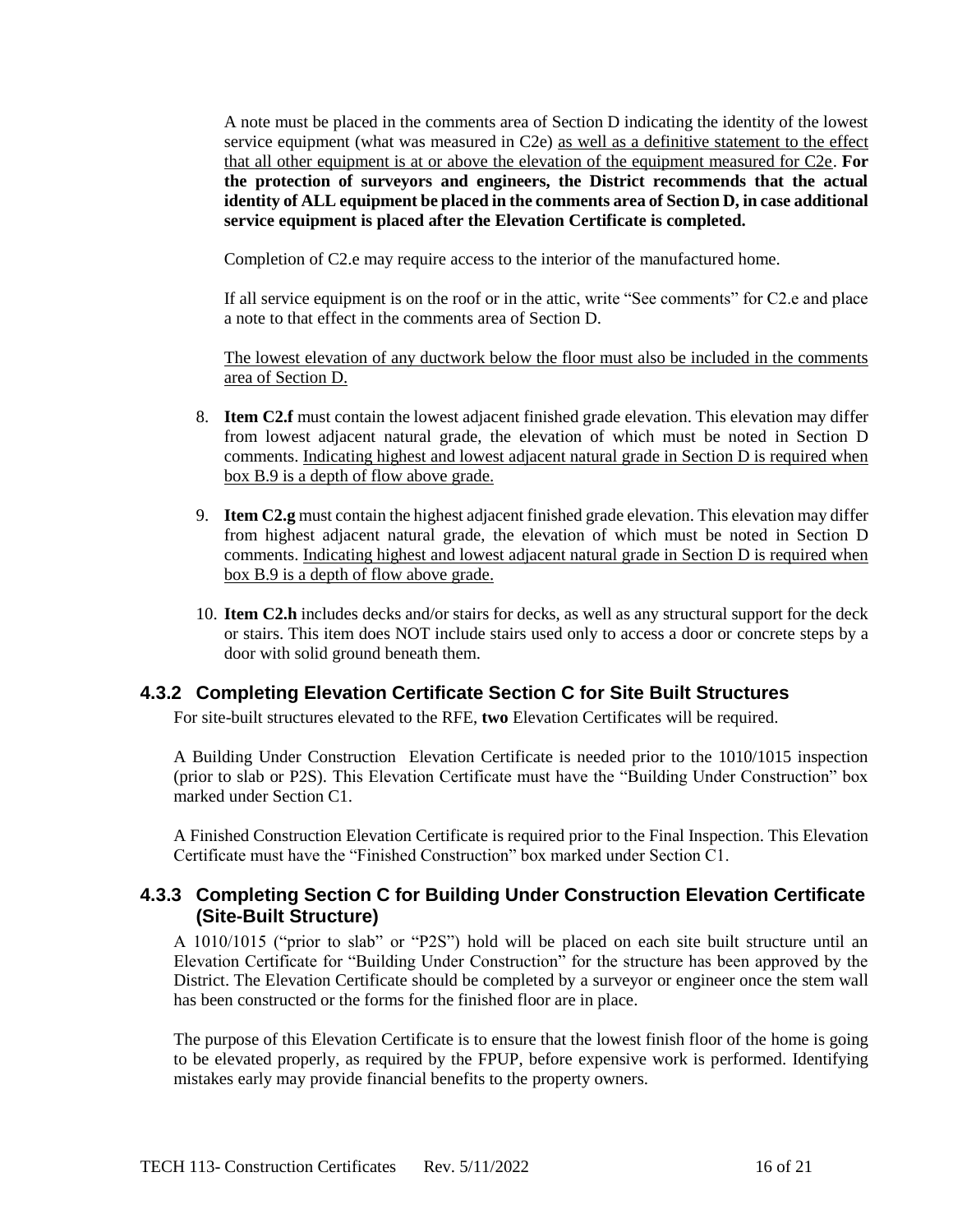Section C shall be completed as follows:

- 1. **Item C1**, the "Building Under Construction" box must be checked.
- 2. **Item C2** shall contain the datum used by the surveyor or engineer and the reference mark used as well as any necessary conversion information or comments, if applicable. For AO Zones and A Zones without a WSEL, or if the elevation requirement is based on height above grade, write in "N/A" for the reference mark , "local" for the vertical datum, and "Assumed datum of 100.0 ft. at Highest Adjacent Natural Grade" for the comments. See Section [4.3](#page-13-0) for more details.
- 3. **Item C2.a** must contain an elevation. This elevation may or may not be the "living floor" of the structure. This elevation may be the garage floor as measured at the garage door IF the garage is entirely beneath the habitable portion of the structure or there is a sunken bathroom shower.
- 4. **Item C2.b** must contain an elevation value if Building Diagram Number 2, 3, 4, 7, 8 or 9 is used. "None" or "N/A" may only be used for Building Diagram Number 1, and only if the floor of the structure is all on one level.
- 5. **Item C2.c** must be "None" or "N/A".
- 6. **Item C2.d** may be "None" or "N/A" if there is no attached garage, but must never be left blank. If there is an attached garage, C.2.d must be completed with an elevation value. The elevation shall be taken at the entry to the garage.
- 7. **Item C2.e** may be "None" or "N/A" at this stage of construction, but must never be left blank.
- 8. **Item C2.f** must contain the lowest adjacent finished grade elevation. This elevation may differ from lowest adjacent natural grade, indicate the elevation of natural grade in Section D comments. Indicating highest and lowest natural grade in Section D is required when box B.9 is a depth of flow above grade.
- 9. **Item C2.g** must contain the highest adjacent finished grade elevation. This elevation may differ from highest adjacent (natural) grade, indicate the elevation of natural grade in Section D comments. Indicating highest and lowest adjacent natural grades in Section D is required when box B.9 is a depth of flow above grade.
- 10. **Item C2.h** will likely be "None" or "NA" at this stage of construction. This item covers decks and/or stairs for decks, as well as any structural support for the deck or stairs. This item does NOT include stairs used only to access a door or concrete steps by a door with solid ground beneath them.

### <span id="page-16-0"></span>**4.3.4 Completing Elevation Certificate Section C for Finished Construction Elevation Certificate (Site-Built Structure)**

A "Prior to Final Inspection" ("P2F") hold will be placed on the structure until an Elevation Certificate for "Finished Construction" for the structure has been approved by the District. The Elevation Certificate cannot be completed until the structure is constructed and all machinery and equipment servicing the building (i.e., air conditioning units, furnance, water heaters, etc.) have been installed.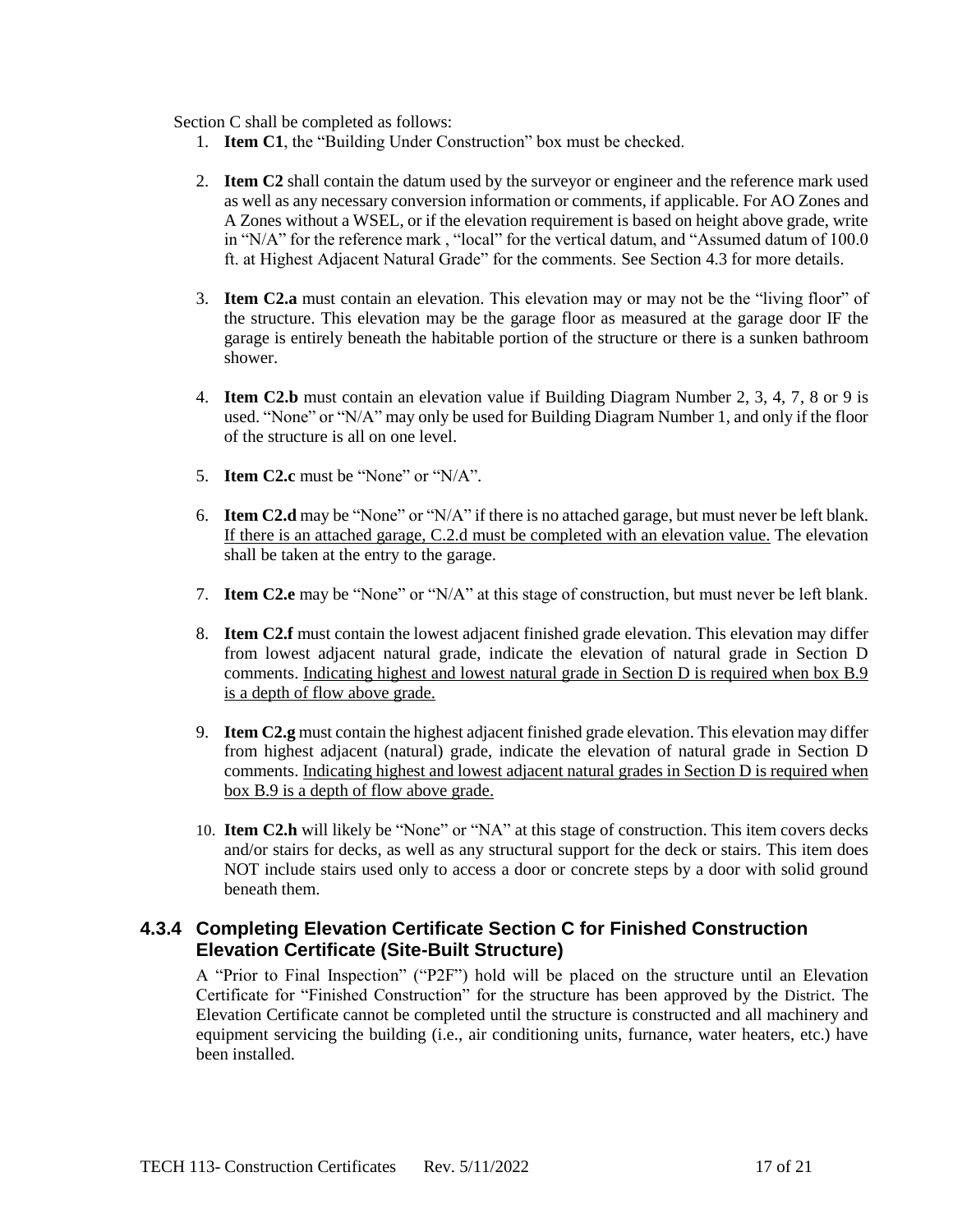Section C shall be completed as follows:

- 1. **Item C1**, the "Finished Construction" box must be checked.
- 2. **Item C2** shall contain the datum used by the surveyor or engineer and the reference mark used as well as any necessary conversion information or comments, if applicable. For AO Zones and A Zones without a WSEL, or if the elevation requirement is based on height above grade, write in "None" or "N/A" for the reference mark , "local" for the vertical datum, and "Assumed datum of 100.0 ft. at Highest Adjacent Natural Grade" for the comments. See Section [4.3](#page-13-0) for more details.
- 3. **Item C2.a** must contain an elevation. This elevation may or may not be the "living floor" of the structure. This elevation may be the garage floor as measured at the garage door IF the garage is entirely beneath the habitable portion of the structure, but not if the garage is laterally attached to the structure.
- 4. **Item C2.b** must contain an elevation value if Building Diagram Number 2, 3, 4, 7 or 8 is used. "None" or "N/A" may only be used for Building Diagram Number 1 and only if the floor of the structure is all on one level.
- 5. **Item C2.c** must be "None" or "N/A".
- 6. **Item C2.d** Must contain an elevation value if there is an attached garage. "None" or "N/A" may be used ONLY IF the structure does not have an attached garage. The elevation shall be measured at the garage door.
- 7. **Item C2.e** must contain an elevation unless ALL service equipment is on the roof or in the attic. If all service equipment is in the attic or on the roof, this must be noted in Section D Comments.

A note must be placed in the comments area of Section D indicating the identity of the lowest equipment (what was measured in C2e) as well as a definitive statement to the effect that all other equipment is at or above the elevation of the equipment measured for C2e. For the protection of surveyors and engineers, the District recommends that the actual identity of ALL equipment be placed in the comments area of Section D, in case additional service equipment is placed after the Elevation Certificate is completed.

Use "See comments" and specifically state that there is no equipment servicing the building if there is no service equipment.

Completion of C2.e may require access to the interior of the structure.

If all service equipment is on the roof or in the attic, write "See comments" for C2.e and place a note to that effect in the comments area of Section D.

Ductwork may be considered the the lowest elevation of service equipment and must also be included in the comments area of Section D.

8. **Item C2.f** must contain the lowest adjacent finished grade elevation. This elevation may differ from lowest adjacent (natural) grade, indicate the elevation of natural grade in Section D comments. Indicating highest and lowest natural grade in Section D is required when box B.9 is a depth of flow above grade.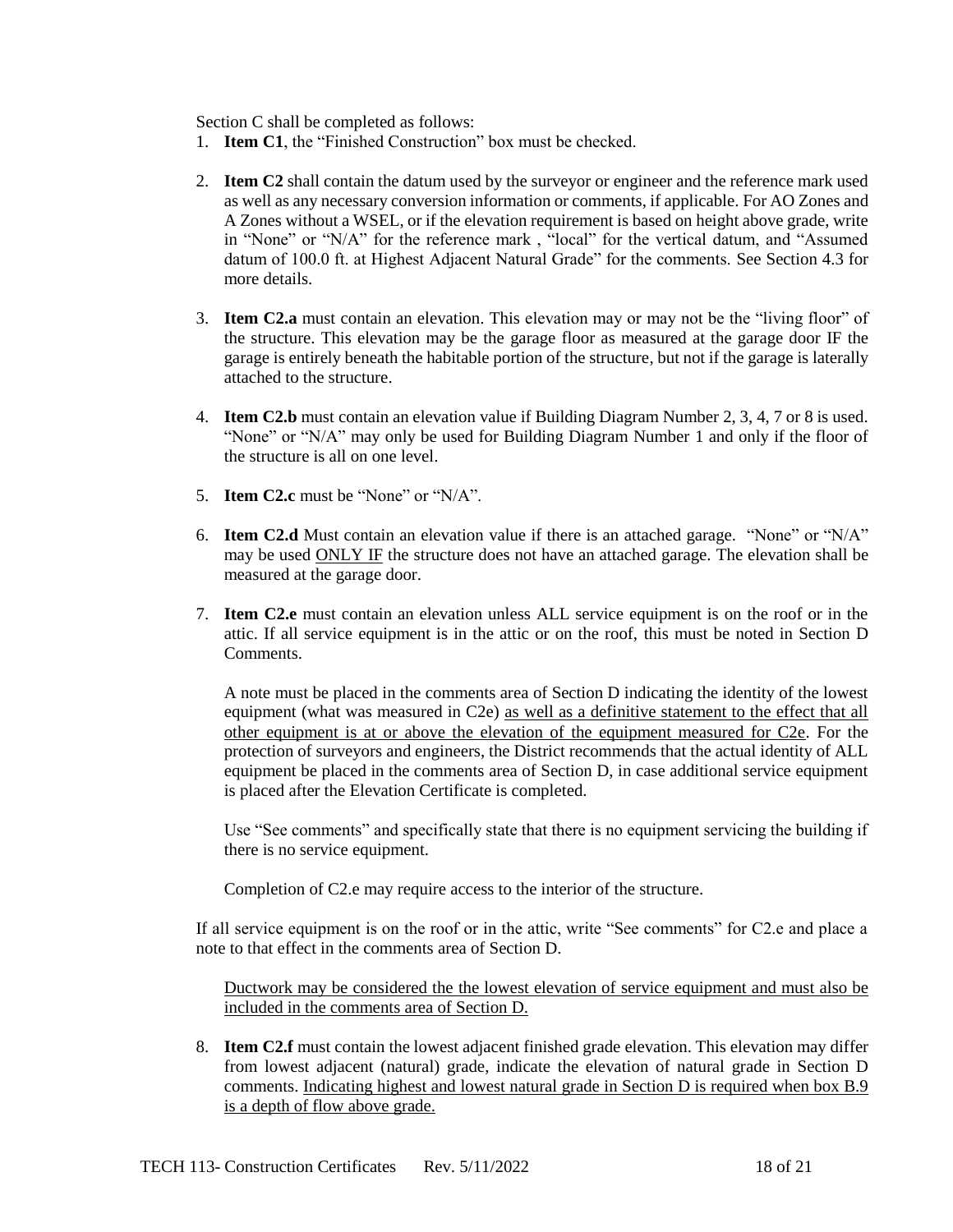- 9. **Item C2.g** must contain the highest adjacent finished grade elevation. This elevation may differ from highest adjacent natural grade, indicate the elevation of natural grade in Section D comments. Indicating highest and lowest adjacent natural grades in Section D is required when box B.9 is a depth of flow above grade.
- 10. **Item C2.h** may be "None" or "NA". This item covers decks and/or stairs for decks, as well as any structural support for the deck or stairs. This item does NOT include stairs used only to access a door or concrete steps by a door with solid ground beneath them.

# <span id="page-18-0"></span>**4.4 Completing Elevation Certificate Section D**

Section D must contain an original seal and signature by an Arizona Registered Land Surveyor or an Arizona Registered Civil Engineer and must be filled in completely. It is important to note that Section D continues on the back side of the Elevation Certificate, and that the Comments section may contain prompts for additional information that the District requires to verify compliance. Only the surveyor or engineer should complete any portion of Section D. District comments or information must go in Section G.

Photocopied or faxed Elevation Certificates are not acceptable.

Be sure to check the comments section of Section D, as it may contain information that validates or invalidates the Elevation Certificate. Items that will commonly be found in Section D comments section include: **the elevation of the bottom of the structural frame of a manufactured home, the identity of service equipment for the building, natural grade measurements, or any other clarifying notes**.

Since Section C records only highest and lowest adjacent finished grade next to the building, highest and lowest adjacent natural grade shall be placed in Section D.

If the Elevation Certificate is being completed for an addition to an existing structure, the finished floor elevation(s) of the existing structure shall be placed in Section D. It may say "Lowest floor elevation of the existing structure \_\_\_\_\_\_\_\_\_\_\_ and addition \_\_\_\_\_\_\_\_\_\_\_\_."

# <span id="page-18-1"></span>**5 Training**

The Quality Assurance Officer and/or Quality Assurance Reviewer is tasked with providing all training under this section. The QA Officer/Reviewer may designate another individual to perform or assist in the training provided that individual is qualified to do so.

Initial training on this procedure should take place upon hiring or assignment of a new role within this procedure. All new employees covered in Section **Error! Reference source not found.** of this p rocedure must receive training to supplement this procedure.

Additional training should be scheduled as needed, and may be on an individual or group basis.

The District will provide a training program to the survey community on an as-needed basis to promote greater accuracy in the completion of Elevation Certificates. At a minimum, this training must occur upon the release of each new Elevation Certificate form by FEMA, prior to the effective date of the new form, if possible. Otherwise, the training must occur as soon as possible after the effective date of the form.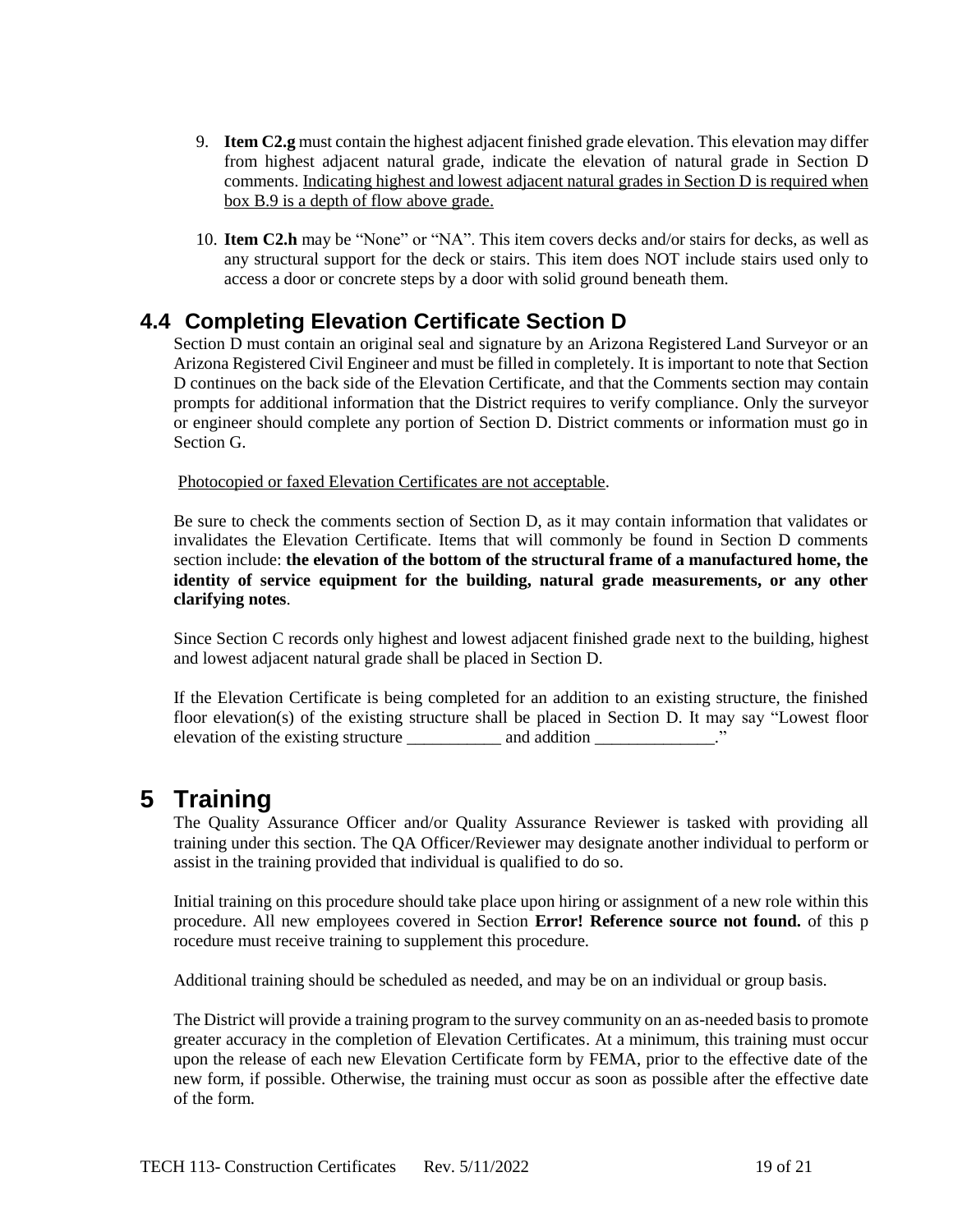# <span id="page-19-0"></span>**6 Definitions**

**Base Flood Elevation** – The calculated water surface elevation of the 100-year base flood.

- **BFE –** see base flood elevation.
- **CCMP –** Construction Certificate Management Plan.
- **CFM –** Certified Floodplain Manager.
- **CRS** Community Rating System. This is a program under the National Flood Insurance Program (NFIP) through which communities are rated for the effectiveness of their floodplain management practices.

#### **District – Pima County Regional Flood Control District**

- **Engineer** An Arizona registered civil engineer.
- **FEMA –** Federal Emergency Management Agency
- **FIRM**  Flood Insurance Rate Map
- **FFE –** Finished Floor Elevation, the elevation of the floor of a structure, usually refers to the lowest finished floor.
- **FPUP –** Floodplain Use Permit
- **HAG** Highest Adjacent (Finished) Grade. This could be natural grade or it could reflect the elevation of fill or cuts and be higher or lower than natural grade.
- **HANG** Highest Adjacent Natural Grade. Usually measured from directly adjacent to the footprint of the structure or the footprint of the fill pad for the structure. Refers to highest adjacent *natural* grade.
- **LAG** Lowest Adjacent (Finished) Grade. This could be natural grade or it could reflect the elevation of fill or cuts and be higher or lower than natural grade.
- **LANG** Lowest Adjacent Natural Grade. Usually measured from directly adjacent to the footprint of the structure or the footprint of the fill pad for the structure. Refers to highest adjacent *natural* grade.
- **Regulatory Flood Elevation –** the elevation that is one foot above the calculated water surface elevation of the base flood.
- **RFE –** see regulatory flood elevation
- **Service Equipment** Any machinery or equipment related to the structure, such as an air conditioning unit, evaporative cooler, furnace, heat pump, etc. This may include ductwork if it is the lowest part of the HVAC system.
- **Special Flood Hazard Area** a floodplain with depths of flow of one foot or greater during the 100-year base flood that has been mapped by FEMA and shown on the Flood Insurance Rate Maps.
- **Structure** A structure is defined as any attached or detached habitable or non-habitable building.
- **Surveyor** An Arizona Registered Land Surveyor.
- **QA –** Quality Assurance
- **WSEL** Water Surface Elevation